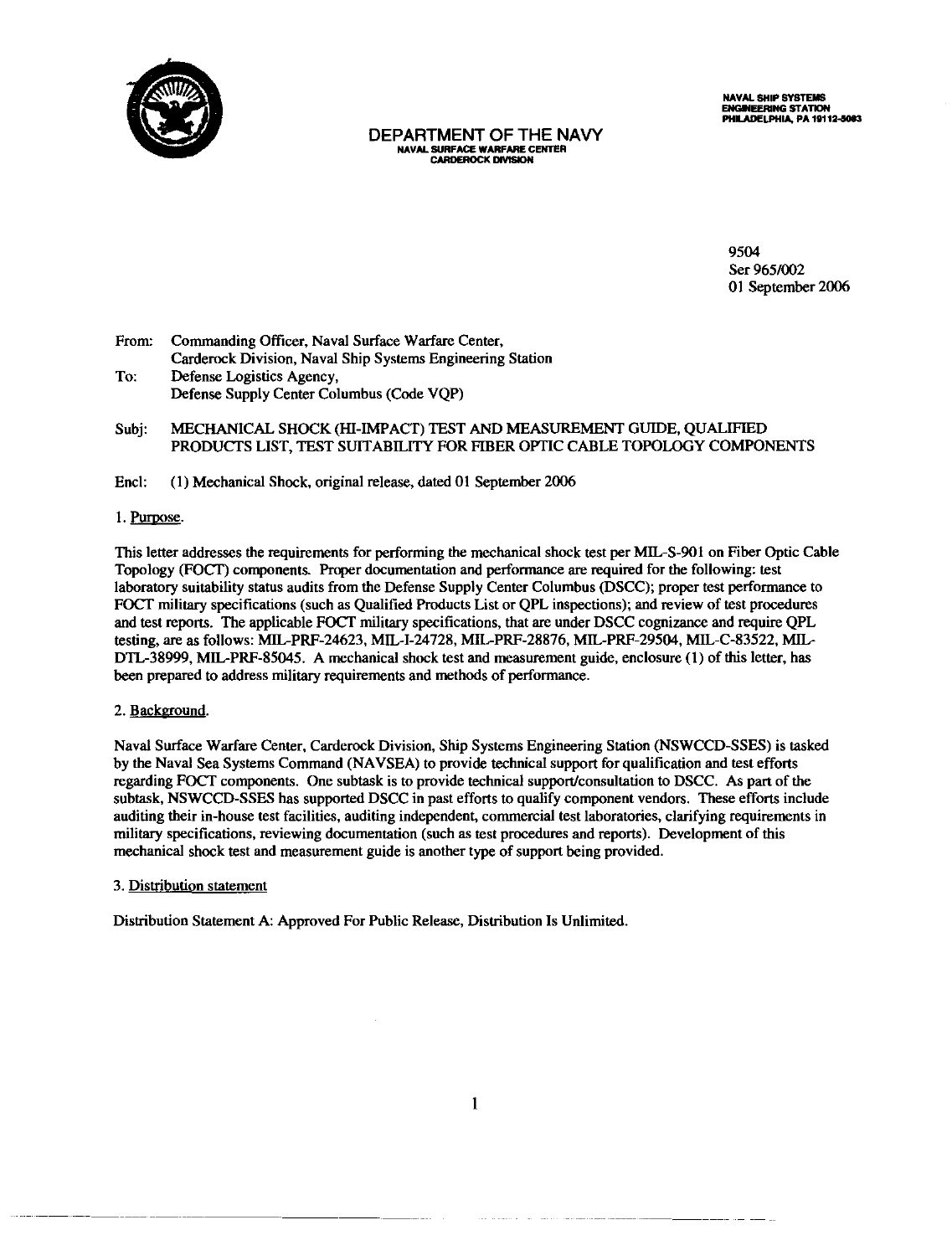#### MECHANICAL SHOCK (HI-IMPACT) TEST AND MEASUREMENT GUIDE, QUALIFIED Subi: PRODUCTS LIST, TEST SUITABILITY FOR FIBER OPTIC CABLE TOPOLOGY COMPONENTS

#### 4. Addressees.

This letter is intended for DSCC and other Government agencies/activities, parties in direct support of the Government agencies/activities, vendors, and out-of-house (outside the component's vendor facilities or independent) test laboratories.

#### 5. Point of contact.

DSCC-VQP is to be the initial point of contact for the qualification issues/inquiries that pertain to this matter. Principle point of contact is J. Casto. He can be contacted by telephone: (614) 692-7076 or E-mail: john.casto@dla.mil. Alternative point of contact is Richard Marbais. He can be contacted by telephone: (614) 692-0620 or E-mail: richard.marbais@dla.mil. NSWCCD-SSES point of contact for technical support to DSCC on this matter is E. Bluebond.

S. Walneen

S. WALICKI By direction

Copy to: NAVSEA 05Z5 (M. McLean) NAVSEA PEO IWS (J. Moschopoulos) NAVSEA PEO IWS (H. Lewis) NSWC DD B35 (G. Brown) NSWC DD B35 (R. Throm) NAVAIR 3.2 (M. Breckon) NAVAIR 4.1D/6.7.1.6 (H. Proffitt) NAVAIR 4.4.4.3 (J. Collins) NAVAIR 4.4.4.3 (D. Harrell) NAVAIR 4.5.1.1 (G. Walles) NAVAIR 4.5.6 (T. Curran) NAVAIR 4.5.7 (B. McDermott) NAVAIR 4.5 7 (M. Beranek) NAVAIR 4.5.7 (J. Namkung) NAVAIR 4.5.7 (M. Hackert) NAVAIR 4.8.1.3 (A. Michon) SPAWAR PMW-160 (N. Freije) SPAWAR PMW-160 (R. Orchard) SPAWAR. PMW-164 (R. Evans) SPAWAR 04N-43A (D. Zsutty) SPAWAR 051 (C. Suggs) SPAWAR 053 (D. Kinsey) DSCC-VQP (J. Casto) DSCC-VAT (D. Leight) DSCC-TEB (J. Hemmila) NSWCCD-SSES 965EB, 965, 965S 623 (D. Urzillo); 623 (J. Pezza); 954 (P. Sock)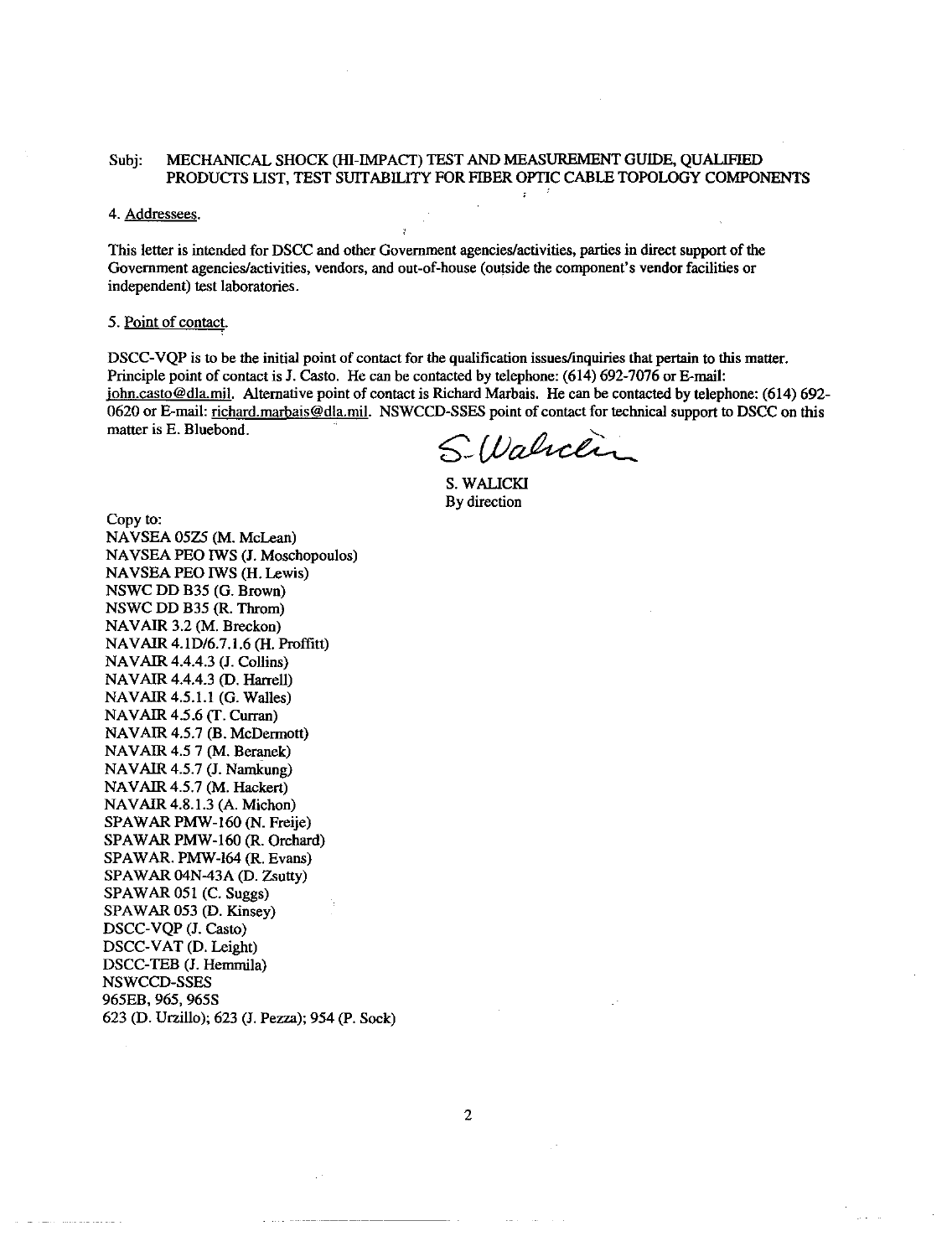### **Section E-I**

### **Mechanical Shock**

### **Test Applicability**

This section is intended to supplement MIL-S-901 for performing high impact mechanical shock testing on fiber optic components as specified in the applicable component military specification (see below) using the MIL-S-901 lightweight shock machine. Primarily addressed is testing at the level of a subsidiary component (Type B) for fiber optic components; however, aspects for test guidance/requirements on principal units (Type A) is included also. Shock testing of a fiber optic component to the applicable component military specification as part of the process of placing a component on a Qualified Products List (QPL) is considered as testing at the subsidiary component level by the Navy Shock Qualification Activity. Shock testing of a fiber optic component at the level of a subsidiary component is done for the purpose of providing reasonable assurance that the fiber optic component will also pass subsequent Type A tests (when tested as a part of one or more principal units) and to improve opportunities for shock test extension.

**Applicable military specifications**: MIL-PRF-24623, MIL-I-24728, MIL-PRF-28876, MIL-C-83522, MIL-PRF-85045

### **Pass/Fail Criteria**

1. Mechanical Deterioration. Inability of the launch or detector connectors to properly mate and un-mate during or after the completion of the test shall be cause for failure of the DUT.

2. Physical Deterioration. Evidence of any of the following defects after the test shall be cause for failure of the DUT:

- a. Broken or excessively worn engaging hardware.
- b. Uneven wear or galling of hardware, guide pins, or mating surfaces.
- c. Excessive debris from worn surfaces.
- d. Damage or wear to seals, if applicable
- e. Displaced, bent, broken, or chipped parts.
- f. Scratching of the interface area.
- g. No missile hazard.

Note: Minor physical damage to the tested item, such as small cracks, minor yielding of structure, out-of tolerance clearances, and similar damage *may* not be cause for shock test disapproval if such damage is accepted by the Defense Supply Center Columbus (DSCC VQP) and unless such damage causes unacceptable impairment of equipment performance, results in a hazard, or results in substantially shortened equipment useful life.

Note: For Principal units that include the above listed components as part of a system, the following requirements may be applicable for inclusion in the pass/fail criteria: spurious signals to other Grade A equipment, equipment adrift, electrical shorts, electrical shock hazards to personnel, release of flames, smoke, sparks, etc. When applicable, the pass/fail criteria are to be defined explicitly listing the limits and parameters. Refer to 3.1.10 of MIL-S-901 for a listing of the shock test acceptance criteria.

- 3. Optical performance.
	- a. Change in optical transmittance. The maximum allowable change in optical transmittance during or after the test shall is  $\pm$  0.5 dB. Power losses exceeding this level shall be cause for failure of the DUT. Note: Some single mode components have a smaller maximum allowable change of + 0.3 dB.
	- b. Optical signal discontinuity. Maximum allowed reduction in the optical signal shall not exceed 0.5 dB for a duration of 50 microseconds or more. A reduction in the optical signal level of 0.5 dB for a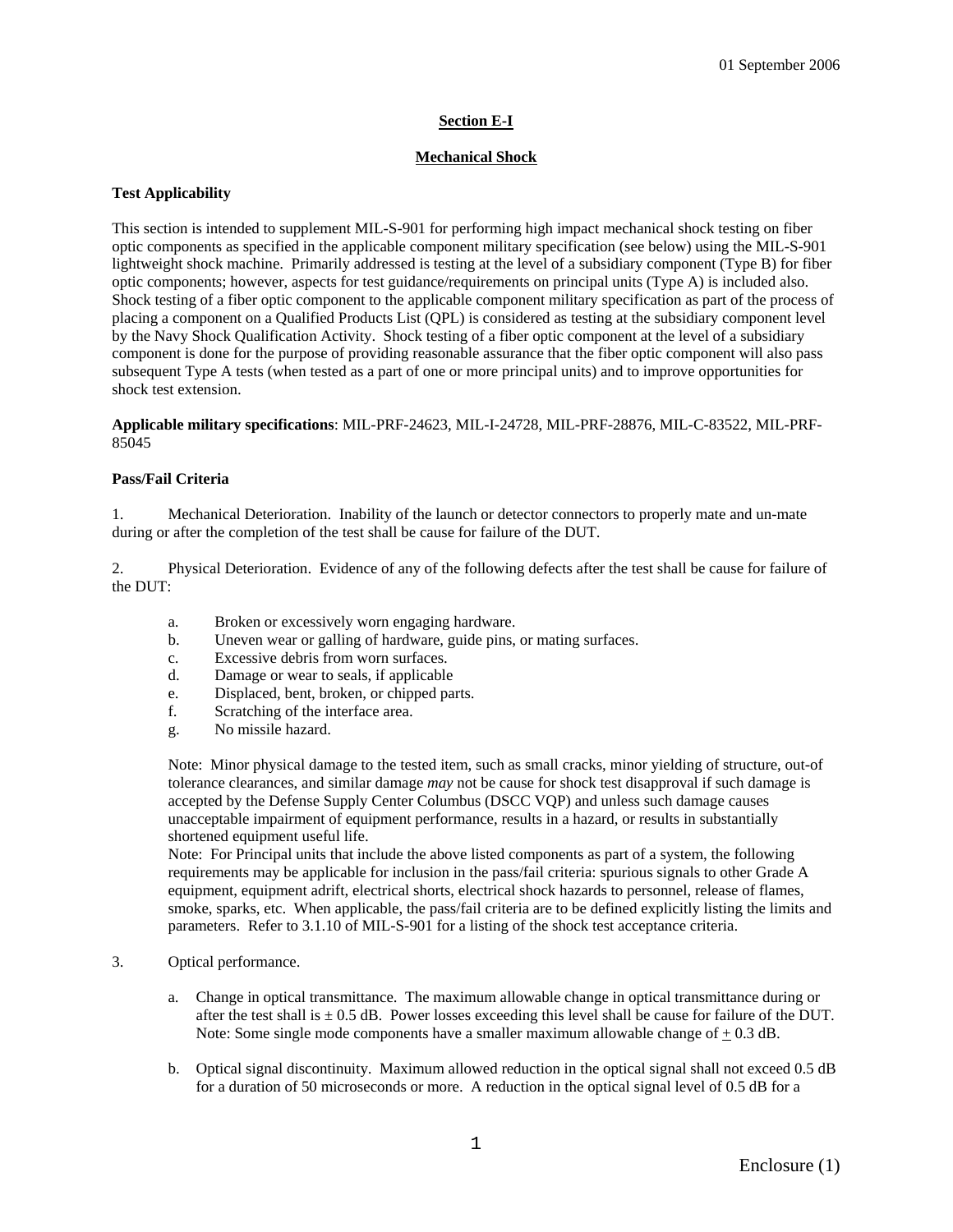duration over 50 microseconds shall be cause for failure unless the requirement is relaxed for the DUT under test.

Note: The following relaxations for various components are specified:

Single mode ST connectors. The maximum allowed reduction in the optical signal shall not exceed 0.5 dB for a duration of 1 second or more.

Multimode ST connectors. For the side axis, the maximum allowed reduction in the optical signal shall not exceed 0.5 dB for a duration of 500 microseconds or more.

4. Accelerometer trace. When specified, an accelerometer trace shall be provided for each impact. The accelerometer shall be calibrated to at least  $\pm 5$  percent over the frequency range of 5 to 2000 Hz. The amplitude of the accelerometer shall be calibrated to at least + 5 percent over the frequency range of 5 to 2000 Hz. The accelerometer selected for a shock sensor should have a fundamental resonant frequency that is not less than 10,000 Hz. The accelerometer shall be rigidly secured and located on the test fixture foundation as near as possible to the DUT, but not on the DUT itself.

#### **Conductance of Test**

- 1. Shock test classification.
	- a. Test categories. Test category refers to the type of shock machine or platform in which the test is done. Unless otherwise specified, a lightweight test is performed (on a lightweight shock machine) per MIL-S-901 for testing of fiber optic components. Other categories are medium weight (using a medium weight shock machine) and heavyweight (using a floating shock platform). This Section is written on the premise that a lightweight test is performed. Size, weight and deflection constraints may negate being allowed to perform a lightweight shock test. See items under test equipment for further guidance on this matter.
	- b. Shock grades.
		- (1) Grade A. Operation of the DUT is essential to the safety and continued combat capability of the ship. The requirements for the pass/fail criteria specified above are to meet Grade A. In general, Shock testing or design of a Grade A DUT shall demonstrate that the DUT will continue to perform its principal function without significant degradation in performance, and that no portion of the DUT will come adrift or otherwise become a hazard during and following application of shock loadings.
		- (2) Grade B. Exposure of the DUT to shock cannot result in a missile hazard to personnel or to the ship as a whole. In general, Grade B items are items whose operation is not essential to the safety and combat capability of the ship but which could become a hazard to personnel, to grade A items, or to the ship as a whole as a result of exposure to shock. Failure of a Grade B item to perform its principal function after shock shall not be cause for rejection.
	- c. Equipment classes. This classification defines if the resilient mounts are installed between the DUT and the ship structure or shipboard foundation. Class I equipment meets the shock requirements without the use of resilient mountings (between the DUT and the ship structure or shipboard foundation). Class II equipment meets the shock requirements with the use of resilient mountings. Class III equipment meets the shock requirements with and without the use of resilient mountings (thereby required to meet both Class I and Class II requirements). Unless otherwise specified, fiber optic components are considered as Class I equipment.
	- d. Shock test types. Fiber optic components, as tested for the applicable component military specifications, are as considered subsidiary components (Type B test) by the Navy Shock Qualification Activity. MIL-S-901 shock testing of Principal units must be coordinated through and approved by the Navy Shock Qualification Approval Activity.
		- (1) Type A. The Type A test is a test of a principal unit. Principal units are directly attached to the ship structure or mounted in systems (such as piping and ducting) that are supported buy the ship structure.
		- (2) Type B. The Type B test is a test of a subsidiary component. Subsidiary components are items that are the major parts of a principal unit.
		- (3) Type C. The Type C test is a test of a subassembly. Subassemblies are items that are a part of a principal unit or a subsidiary component.
	- e. Mounting. Unless otherwise specified, fiber optic components shall be bulkhead (hull) mounted (for mounting location) on a 4A mounting fixture. Mounting plane and orientation for the principle axes of the DUT shall be consistent for the top, back and side axes on a lightweight shock machine.
- 2. Setup.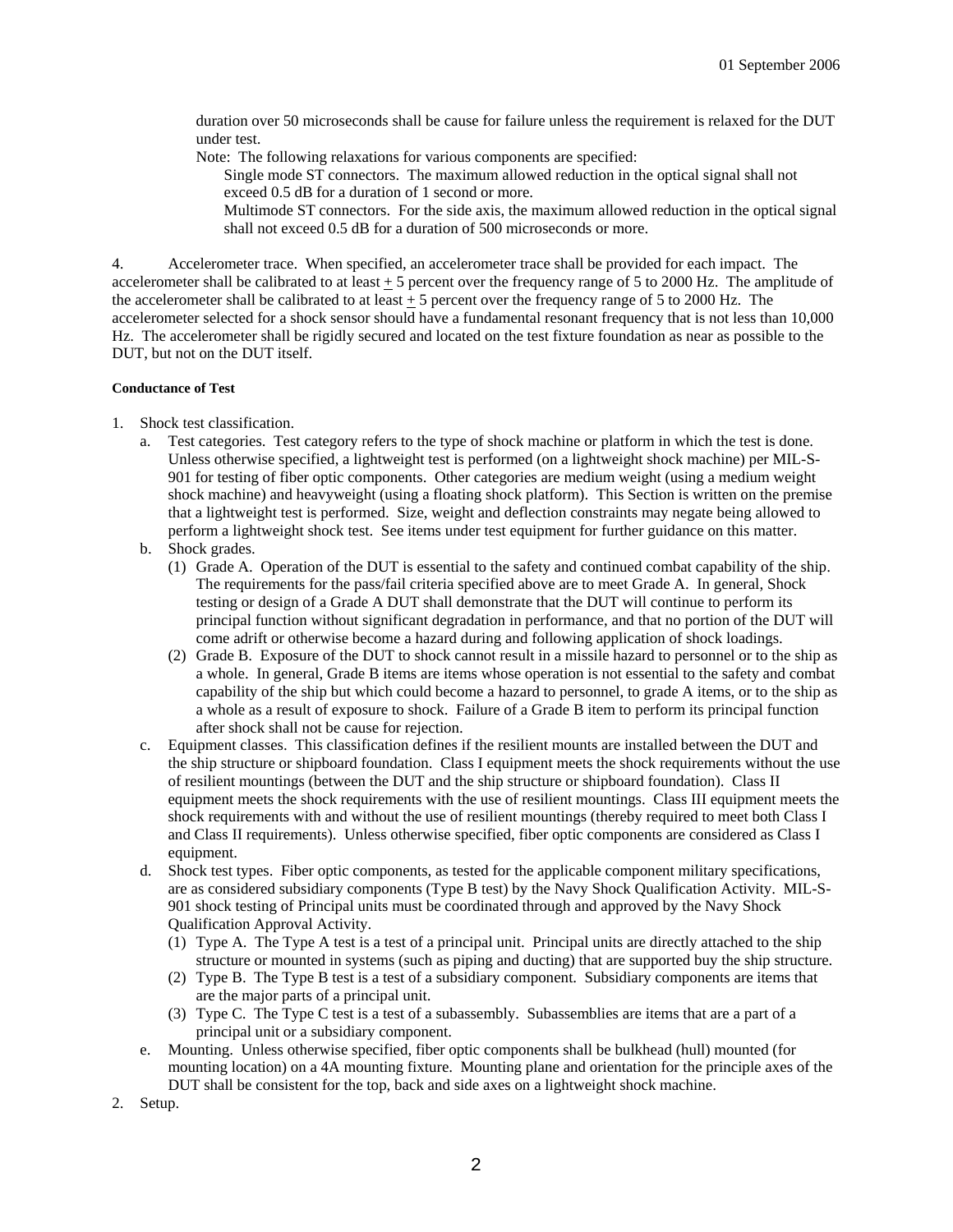- a. Generic representation. See Section II, General Requirements for test sample configuration.
	- (1) Instrumentation. Refer to Sections IV and VI of the Optical Test Measurement Guide for setups pertaining to Change in Optical Transmittance and for Optical Signal Discontinuity, respectively.
	- (2) Single ferrule connectors. See figure 1 for connector placement and routing. Refer to 3.b(8)(a) for further details.
	- (3) Multiple termini connectors. See figures 2, 3 and 4 for connector placement and routing. Refer to 3.b(8)(b) for further details.
	- (4) Cable. See figures 5 and 6 for cable placement and routing. Refer to 3.b(8)(c) for further details.
- b. Test equipment (for MIL-S-901, Lightweight Shock Test).
	- (1) MIL-S-901 Lightweight Shock Machine. Shock machine used must be one on the approved list in enclosure (1) to NAVSEAINST 9491.1D, Location of Approved Class Hi Shock Testing Facilities. Approval is performed by NSWCCD-SSES Code 623.
	- (2) Deflection capability. Test samples shall not be affixed in a manner that allows a deflection that is greater than 1.5 inches for a test performed on a MIL-S-901 lightweight shock machine. Unless otherwise specified, equipment shall be hard mounted (Class I equipment).
		- (a) Deflections greater than 1.5 inches. Equipment which would normally be tested on the lightweight shock machine but which is mounted on or incorporates resilient mounts or flexible mounting elements which have deflection capability under shock loading of 1-1/2 inches or more in any direction shall instead be subject medium weight or heavyweight shock testing.
		- (b) Deflections greater than 3.0 inches. Equipment which would normally be tested on the medium weight shock machine, but which is mounted on or incorporates resilient mounts or flexible mounting elements which have deflection capability under shock loading in excess of 3 inches in any direction, shall instead be subject to heavy weight shock testing.
	- (3) Weight. Weight of test sample and fixtures, excluding anvil plate, must not exceed 300 lb for subsidiary component testing. Note that some ship classes are more restrictive than the general requirement of not exceeding 550 lb per 3.1.2 of MIL-S-901. The equipment (DUT) weight shall not exceed 200 lb. Weight of DUT and fixtures for Principal units testing is addressed in addendum A.
	- (4) Mounting fixture. Unless otherwise specified, a type 4A mounting fixture (0.5 inch thick auxiliary mounting panel) shall be used to attach the DUT (or the DUT mounted to supplemental fixtures) to the anvil plate. Width of the 4A plate may be increased from the standard width of 27 inches to a maximum of 36 inches. This width is to be increase only to the extent required for larger equipment. When specified, the following mounting fixtures shown in figures 7 through 12 of MIL-S-901 are acceptable for use: 4C, 6D-1, 6D-2, 6E, 11C.

| Lightweight Shock Machine (LWSM) Standard Mounting Fixtures |                                          |                                               |  |
|-------------------------------------------------------------|------------------------------------------|-----------------------------------------------|--|
| <b>Mounting Fixture</b>                                     | <b>DUT</b> Mounting Location<br>Comments |                                               |  |
| 4A                                                          | <b>Bulkhead</b>                          | Use, unless otherwise specified               |  |
| 4C                                                          | Base                                     |                                               |  |
| $6D-1$                                                      | Panel                                    |                                               |  |
| $6D-2$                                                      | Panel                                    | Use only if specified $& 6D-1$ not applicable |  |
| 6E                                                          | <b>Controller Components</b>             | For contactors, relays, etc.                  |  |
| 11 $\Gamma$                                                 | <b>Base</b>                              |                                               |  |

(5) Spacers. For each bolt size, the spacers with the outside diameter and thickness shown in the table below shall be used to secure the DUT or supplemental fixtures containing the DUT to the mounting fixture. One spacer is used for each mounting bolt.

| <b>Outside Diameter</b> | Thickness     |
|-------------------------|---------------|
| $\frac{3}{4}$           | 3/8           |
| $\frac{3}{4}$           | 3/8           |
| 7/8                     | 3/8           |
| $1 - 1/4$               | $\frac{1}{2}$ |
| $1 - 1/2$               | 5/8           |
| $1 - 3/4$               |               |
|                         |               |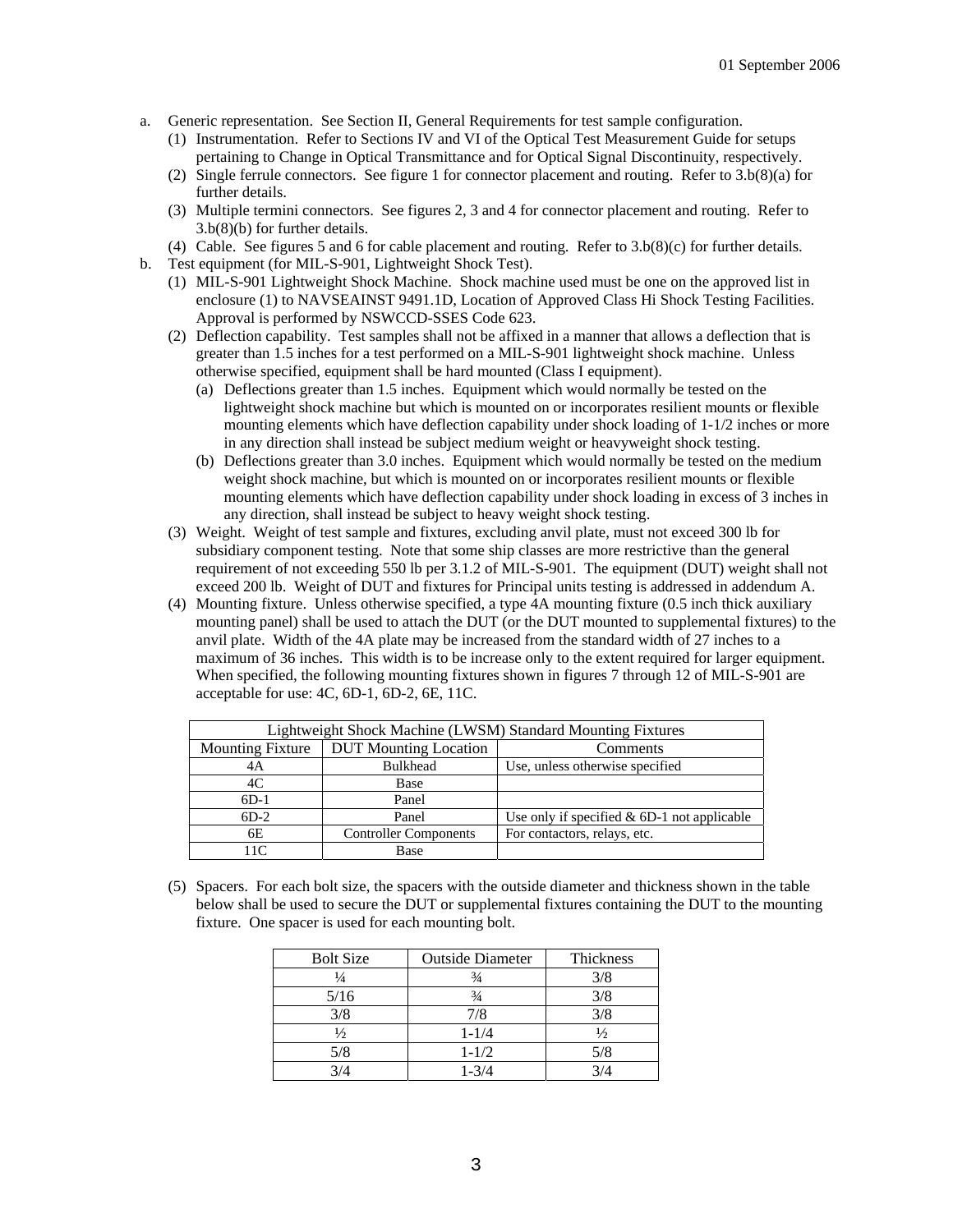- (6) Resilient mounts. Unless otherwise specified, components shall be hard mounted. Components that would normally be mounted on resilient mounts or on flexible mounting elements may be tested on these mounts provided that the deflection capability in any direction under a shock loading is less than 1.5 inches. If the mounting exceeds this deflection capability, then testing must be done on a medium weight or heavy weight shock machine, as applicable for the deflection capacity.
- (7) Retention of position. Once the DUT has been mounted/positioned for test upon a fixture, its position shall not be changed during the course of the test. The same DUT shall be subjected to each series of nine impacts.
- (8) Supplemental fixtures. For consistency in testing, supplemental fixtures are standardized for shock testing of fiber optic connectors and cables. Supplemental fixtures are those that hold the DUT and fasten to a mounting fixture (such as a 4A plate).
	- (a) Single ferrule connector supplemental fixture. Single ferrule connectors shall be tested using a modified MIL-PRF-24728/2 interconnection box as shown in figure 7 as the supplemental fixture. A MIL-PRF-24728/6 patch panel (for an ST connector) or a MIL-PRF-24728/6 style patch panel (for other single terminus connectors) shall be mounted on the interconnection box standard mounting plate (see table below). The appropriate adapter (such as a ST-to-ST adapter for a ST connector) shall be affixed to the patch panel. The cable, from each single ferrule connector, shall be routed within the interior, using tie wraps and tie wrap holders, such that each cable is routed at least three-quarters around the interior of the supplemental test fixture.

| Description                                                                 | <b>CAGE Code</b> | Part Number |
|-----------------------------------------------------------------------------|------------------|-------------|
| ST-to-ST adapter patch panel per M24728/06-001                              | 44291            | 11254-101   |
| SC-to-SC adapter patch panel, 54 ports, M24728/1 to /3 compatible, without  | 44291            | 10909 MOD4  |
| silk screened characters and with captive panel screws                      |                  |             |
| SC-to-SC adapter patch panel, 54 ports, M24728/1 to /3 compatible, with     | 44291            | 10914 MOD4  |
| silk screened characters and with captive panel screws                      |                  |             |
| LC-to-LC adapter patch panel, 48 duplex ports, M24728/1 to /3 compatible,   | 44291            | 10909 MOD7  |
| without silk screened characters and with captive panel screws              |                  |             |
| LC-to-LC adapter patch panel, 48 duplex ports, M24728/1 to /3 compatible,   | 44291            | 10914 MOD7  |
| with silk screened characters and with captive panel screws                 |                  |             |
| Patch panel, blank (without ports or silk screened characters), M24728/1 to | 44291            |             |
| /3 compatible, with captive panel screws (Note: user must machine in port)  |                  |             |
| configuration for connector being tested)                                   |                  |             |

### Patch Panels for Shock Test Use

- (b) Multiple termini connector supplemental fixture. Multiple termini connectors shall be tested using a modified MIL-PRF-24728/2 interconnection as shown in figure 7 as the supplemental fixture. The receptacle shall be mounted to the side of the supplemental fixture via the receptacle mounting plate as shown in figure 2. The receptacle mounting plate shall contain the corresponding through hole and mounting screw holes for the receptacle. The sides of the supplemental fixture shall contain the corresponding through hole and mounting screw holes to interface with the mounting plate. Two receptacles shall be tested at the same time. The receptacles shall be mounted to the interior, sidewalls of the supplemental test fixture. One receptacle shall be mounted near the upper right corner and the other near the lower left corner. The cable, from each receptacle, shall be routed within the interior, using tie wraps and tie wrap holders, such that the cable from each receptacle is routed at least three-quarters around the interior of the supplemental test fixture.
- (c) Cable supplemental fixture. The configuration for this fixture shall consist of clamps and a section of a raceway mounted to a 4A plate. Smaller diameter cables (such as 4 and 8 fiber cables) shall be mounted in a rotated 90 degree "S" pattern, as shown in figure 5. Larger diameter cables (such as 31 fiber cables and 7 tube, BOF cables) shall be mounted in an inverted "U" pattern, as shown in figure 6.
- (9) Torque for shock machine bolts. Hold down bolts (including screws and other similar fasteners) for affixing the mounting fixture (such as the 4A plate) to the anvil plate and for affixing the supplemental fixture to the mounting plate shall have the specified torque applied (approx 60% of yield per bolt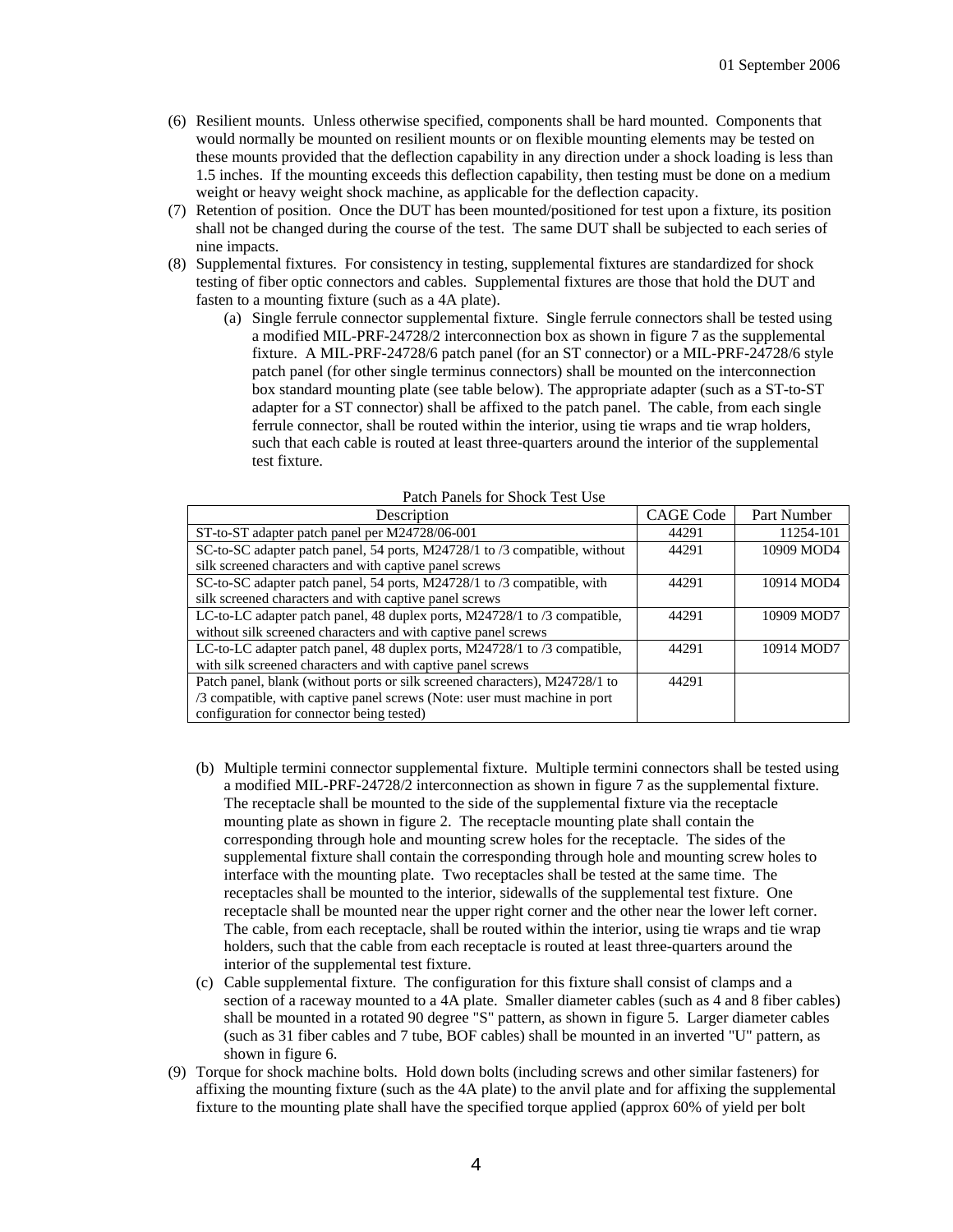specifications) for the shock test setup. In general, all type fasteners shall be checked for looseness after each impact and retightened to specified torque values.

- (10)Torque for DUT hold down bolts (i.e., foundation bolts for DUT). Hold down bolts (including screws and other similar fasteners) for affixing the DUT to the supplemental fixture shall have the specified (per ship installation) torque applied for the shock test setup. These bolts can be retightened to the specified pre-test torque after the first impact. This retightening is acceptable with no verification (measurement) of bolt yielding or stretching. If retightening is considered to be necessary, the lengths of the bolts are to be measured before DUT installation onto the supplemental fixture (if used) or directly onto the mounting plate, as applicable. After subsequent impacts, it must be verified that the bolts have not lengthened, i.e., any bolt loosening is instead caused by additional seating-in of mating surfaces. This seating-in is defined as a bearing surface minor crushing (such as small deformations of high spots on surface) or a bearing surface being slotted, allowing the bolts to loosen without yielding. If based on measurements, it is determined that that the length of the bolt has increased, retightening is not permitted. The test shall continue with the bolts in the as-found condition. Excessive yielding/stretching (bolt lengthening) or loosening shall be considered a violation of the shock test acceptance criteria. Any or all measurement techniques and results should be incorporated into the final shock test report justifying any retightening of bolts completed after the second impact.
- (11)Non-exposed bolts internal to the DUT. Bolts (including screws and other fasteners) are not to have the specified torque applied during shock test setup. Bolts are not to be checked for looseness or retightened to a specified torque value during shock test setup, after the first impact or after each impact. These bolts include the internal, non-exposed, bolts securing resilient mounts from an enclosure to a base plate.
- (12)Non-foundation bolts for supplemental test fixtures. Non-foundation bolts on the supplemental test fixture (or any fixture not apart of the application mounting structure) may have the specific torque applied during the shock test setup, retightened to the specified torque value after the first impact, and be checked for looseness after each impact and retightened to the specified torque values. Gross or continued yield of non-foundation bolts for supplemental test fixtures are not acceptable.
- (13)DUT cover/inspection panel bolts. In general, non-foundation bolts may be checked and the specified torque applied only during the test setup and, if required for compensation of reseating, after the first blow. Items removed during the test for purposes of performing a visual inspection should be restricted to features designed to permit entry such as inspection panels or covers. Panel/cover bolts are expected to remain tight and not retightened to the specified torque after setup. The exception is when the panel/cover is removed as part of an inspection during the test. This exception to allow entry for visual inspection and apply a torque after inspection is made on a case basis.
- (14)Instrumentation bolts. Bolts for securing instrumentation to the DUT, fixtures or other items are to be checked for looseness and retightened to specified torque values during shock test setup, after the first impact and after each impact. This instrumentation includes any accelerometer used and any triaxial mounting block for the accelerometer, if applicable.
- (15) Torque the plug coupling ring on multiple termini connectors.
	- (a) General guidance.

The performance of the connector assembly is based upon the dimensions that exist with the connector tightened properly and the mating components completely seated. This is especially true in connectors that use spring loaded inserts and elastic environmental seals/gaskets that must be properly preloaded/pre-stressed to function according to design parameters. Either the tightening torque should be specified, a final dimension or check mark established, or the connector tightened until no free play exists between the receptacle and the plug portion. Since the condition of "no free play' is somewhat indefinable and usually no marks are provided, the tightening torque specified for the connector must be used. The marking is also critical in determining if the change in measured performance is caused by the connector becoming loose. Shock is a mechanical test and the sudden impact should not create any movement any of the connector components, which could degrade the optical performance of the assembly (including loosening). Usually, accelerometers or other instrumentation is used to determine the response of items under test, however, due to the size and shape of connectors this is difficult to accomplish. Visual observation of alignment marks is an easy and efficient method to determine if the impact is causing an undesirable condition.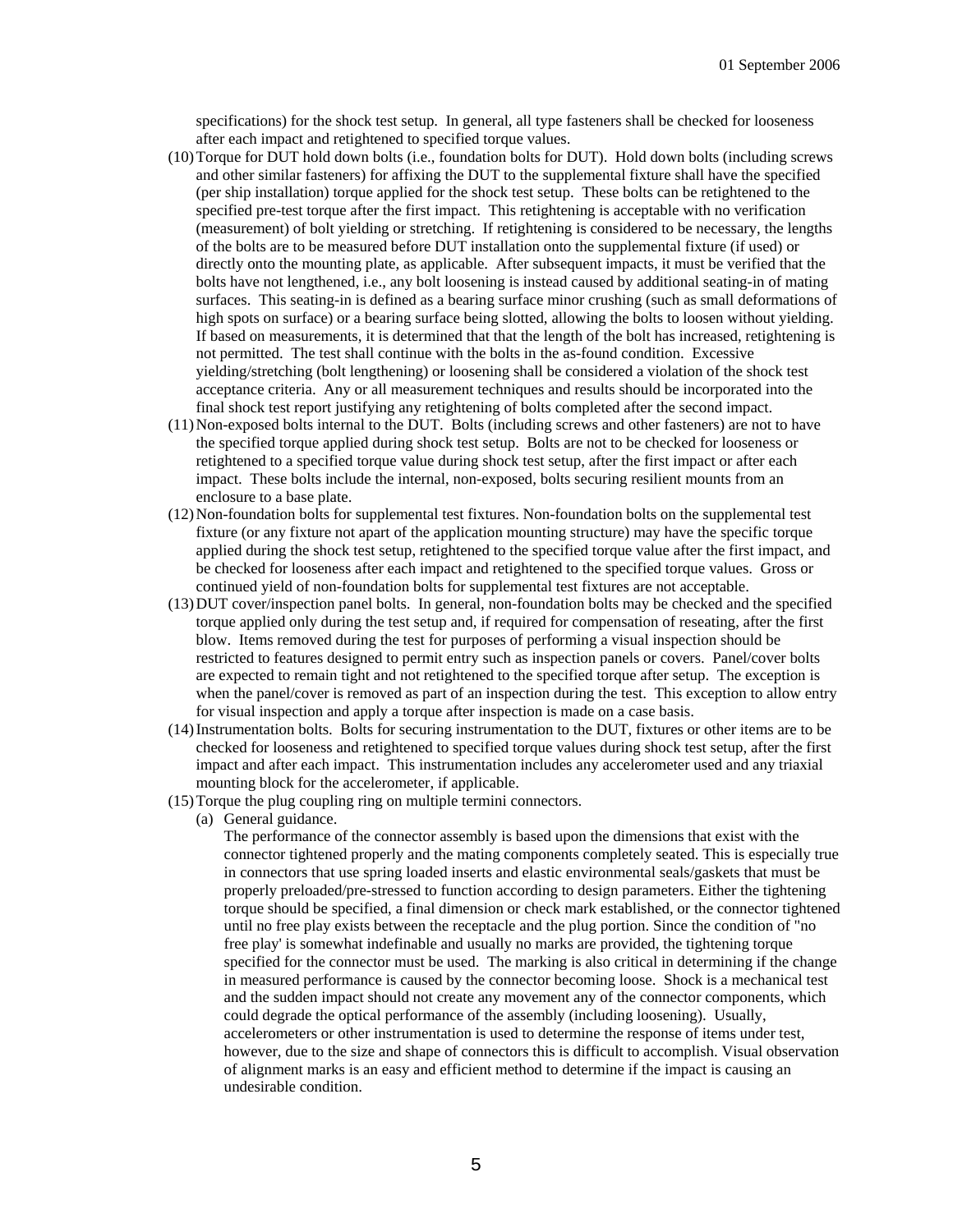Additionally, the connectors should be checked after each impact to measure the effect of the hammer impact for each drop height. It was not intended that the effects be allowed to accumulate over several blows. The increased amount of loosening from the 1st or 2nd blows in each axis may cause a significant anomaly during the next blow, an anomaly that may not have occurred at all had the connector been tightened prior to each impact. For instance if not tightened prior to each blow, a "loose" connector may actually break, instead of just loosening a fraction of turn, because of the increased impact forces.

Consideration should be given to identifying/specifying the amount of looseness that is acceptable. Ideally there should be no loosening whatsoever.

(b) MIL-PRF-28876 connectors. Verify that DUT is sufficiently tight. When mated initially by hand tighten, do not bottom out threads prior to applying torque. Apply torque as specified in the table of appendix D. Torque after each axis. Mark position after torque applied and check/record position after each impact.

| $\sim$<br>$\sim$<br>1Ze<br>Shell | - |  |
|----------------------------------|---|--|
| $(in-lb)$<br>m<br>Torque         |   |  |

MIL-PRF-28876 Coupling Nut Torque Requirements

- (c) MIL-C-38999 connectors. Initially mate and apply a torque. For shell size 11 (2 termini connector, apply a torque of 1.4 N-m (12 in-lb). Mark position after torque applied and check/record position after each impact. Mating halves contain a ratchet mechanism. Do not tighten after each impact.
- (16) Verify mating parts retained on single ferruled connectors. For MIL-C-83522 connectors, COTS ST and SC connectors, verify that the adapters are adequately tightened/fastened to the patch panel. Verify that DUT is sufficiently tight and did not become disconnected/loose after each impact.
- c. Measurement equipment.
	- (1) Ensure that optical equipment is isolated from the shock impact. Surface vibration transmitted from the shock impact can affect instrumentation and connections at the optical ports. One method for isolation is to place optical instrumentation on foam pads or other type of resilient surface.
	- (2) Accelerometer setup.
		- (a) Orient accelerometer so it is mounted along the 3 principal axes of the DUT.
		- (b) Stud mounting accelerometer to supplemental fixture is preferred mounting method. Mount accelerometer to fixture using supplied mounting studs or supplied screws (such as Allen head cap screws). When used, tighten Allen head cap screws to torque specified on the accelerometer parameter sheet.
		- (c) Clean microdot connector signal pins using isopropyl alcohol. Connect one end to the appropriate accelerometer for axis under test. Connect the remaining end to the charge amp input.
		- (d) Connect the accelerometer amplifier BNC output to the data acquisition interface box using suitable BNC-BNC cable. Connect to appropriate data acquisition channel.
		- (e) Set the amplifier sensitivity and set amplifier settings to provide a 2500 g recording capability at 80 percent of the data acquisition card range.
		- (f) Set the Lower Freq Limit at 2 Hz acc.
		- (g) Set the Upper Freq Limit at 1 kHz.
		- (h) Move Power switch to "On".
		- (i) Verify that batteries, if used, are charged. Replace or recharge batteries as required.
	- (3) Data acquisition setup. Ensure acceptable optical signal trace by verifying that no saturation of the optical trace has occurred. Flat horizontal lines in the signal trace close to the baseline (0 dB) or close to optical signal peaks is an indication of amplifier saturation. For example, using  $a - 10$  to  $+10$  Volt signal, a data acquisition board would clip (become saturated) at  $+/-10$  Volts. A flat line signal is a voltage level greater than +10 Volts or less than –10 Volts and is beyond the capability of the data acquisition system to measure it.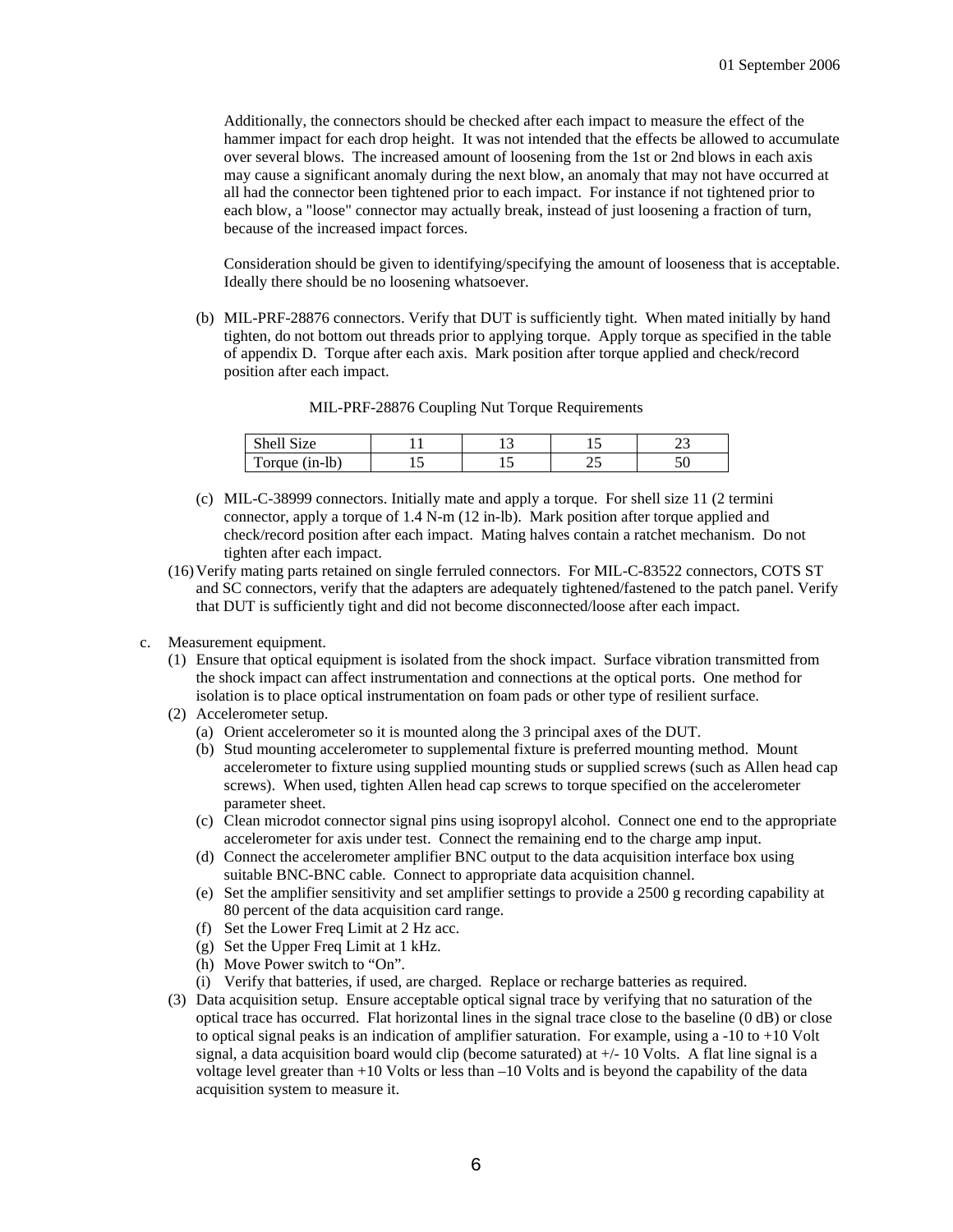### 3. Test procedure.

- a. Method.
	- (1) Multiple terminus connector (M28876, 4.6.6.15, 3.14.16). Mated cable-connector assemblies shall be tested in accordance with MIL-S-901, grade A. Optical discontinuities shall be measured during the test. For connectors of shell sizes 15 and 23, a minimum of four termini shall be monitored for discontinuity. The change in optical transmittance shall be measured after the test. The connector shall be visually examined after the test.
	- (2) Cable. (M85045, 4.7.6.13, 3.7.13). A 30-meter minimum length of cable shall be used for this test. The specimen shall be subjected to grade A, type A, class I shocks as specified by MIL-S-901. Not less than 1 meter of the test specimen shall be mounted to simulate shipboard installation in a cable tray (refer to MIL-STD-2003, section 4 for guidance). After completion of the test, the cable shall be visually examined. Signal discontinuity shall be monitored during the test, in accordance with TIA/EIA-455-32, with equipment having a time resolution sufficient to resolve discontinuities of duration not less than 50 **µ**s.
	- (3) Single terminus connector (M83522, 4.8.6, 3.5.3.5). Test in accordance with EIA-455 -14. When specified, test shall be in accordance with MIL-S-901, Grade A, Type A, Class 1. Signal discontinuity shall be monitored during the test. Test condition I shall apply.
	- b. Test precautions. Verify that the following safety measures are included (also see addendum C).
		- (1) Posted sign. Verify that a sign is posted that states: "SHOCK TEST IN PROGRESS". When located in an enclosed facility, sign is to be posted outside the facility entrance. When located in an open area, signs are to be posted along access paths to the area.
		- (2) Hearing protection. Verify that personnel are wearing ear protection. When located in an enclosed facility, verify all personnel in the facility are wearing ear protection. When located in an open area, verify all personnel participating in the test, remaining in the area or working in the area are wearing ear protection.
		- (3) Missile hazard. Verify that personnel exposure to a missile hazard during the test is minimized. When located in an enclosed facility, verify all personnel in the facility are located outside the plane of the hammer impact. When located in an open area, verify:
			- (a) Personnel participating in the test are located outside the plane of the hammer impact,
			- (b) Area in which a potential missile hazard may occur is roped off/adequately segregated to personnel working in/transient through.
		- (4) Impending hammer impact. Verify that all personnel in the facility are aware of each impending hammer impact/drop prior to the actual impact. When located in an enclosed facility, verify all personnel in the facility acknowledge awareness. A recognized phrase is one method that may be used to alert personnel prior to each impending hammer impact. When located in an open area, a loudspeaker announcement or dedicated audible signal may be more appropriate. If the latter is used, verify that facility personnel recognize purpose of the dedicated signal used.
	- c. Test synopsis of hammer impacts/drops.
		- (1) Summary. Three impacts (blows) at hammer heights of 1, 3 and 5 feet shall be applied parallel to each of three mutually perpendicular axes of the DUT being tested. This is accomplished by attaching the DUT by fixtures to an anvil plate and striking the anvil plate with top, back and side impacts. The sequence of each axis may vary; however, a sequence of 1, 3 and 5 foot impacts are to be done in each of the three mutually perpendicular axes. When testing connectors, one axis shall be parallel to the longitudinal axis of the connector. If additional testing is required, separate DUT sets may be substituted for each additional set of nine impacts. Note: Ensure that the anvil plate is rotated for the side impacts after completing the top and back

impacts (or rotated for top and back impacts after completing the side impacts). Note: The sequence of the nine impacts is discretionary.

- (2) Items to perform prior to the impact include:
	- (a) Post sign stating "SHOCK TEST IN PROGRESS" where appropriate.
	- (b) Verify all personnel in the facility are wearing their ear protection in a proper manner.
	- (c) Verify that all personnel in the facility are aware of method to be alerted prior to each hammer impact.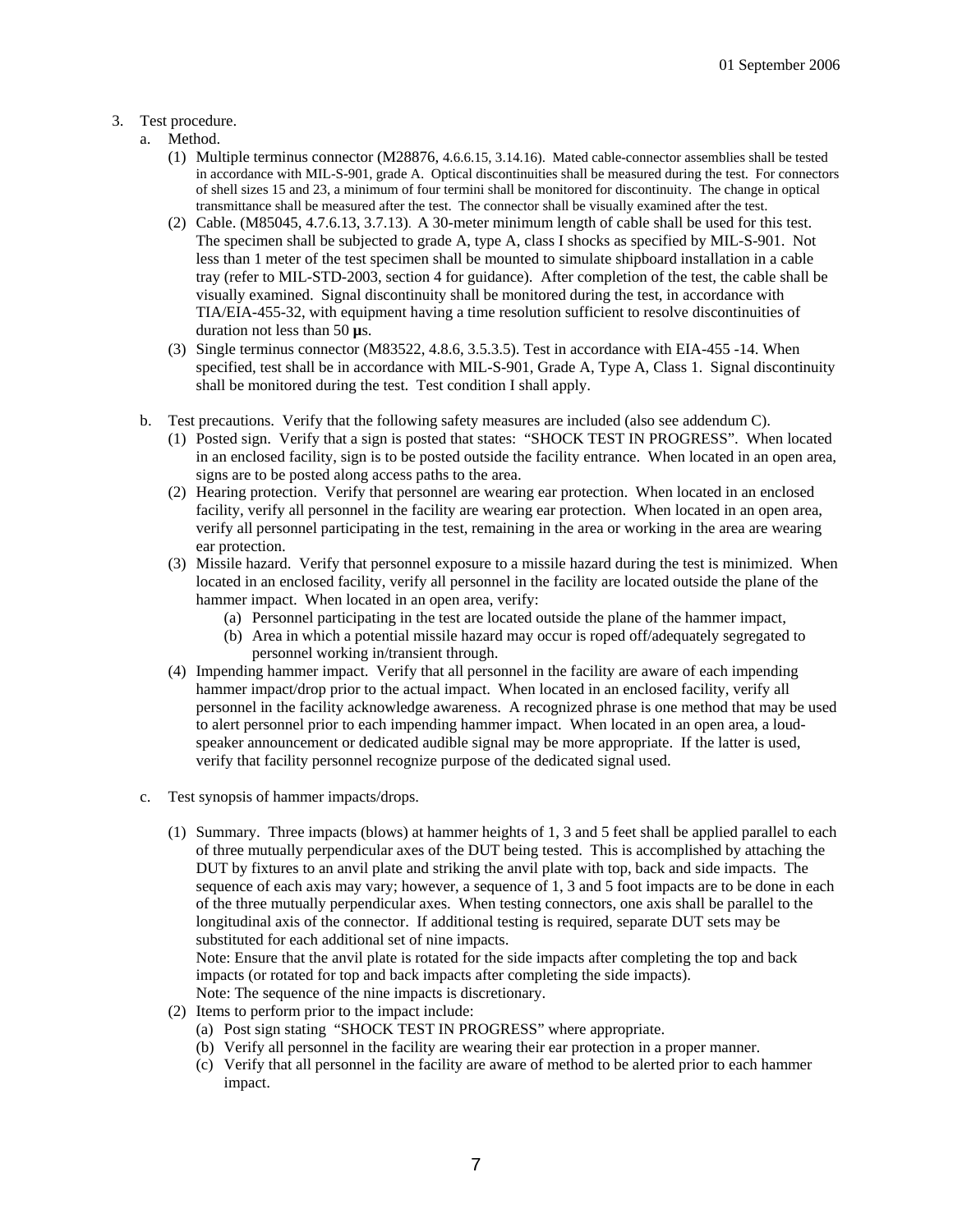- (d) Inspect setup to ensure that the hammer and the shock plate are free from optical cable or other obstructions prior to performing the test.
- (e) Release the shock machine hammer from the quick release hook. This may be done directly or by an actuator attached to the data acquisition system. If an external actuator is used, ensure that the mechanism does not cause electromagnetic interference in the optical measurement system.
- (3) Items to perform after the impact include:
	- (a) Verify that fixtures and DUT, if applicable, are checked for proper torque value or looseness.
	- (b) Verify that no missile hazard occurred, no items have become loose/damaged and sufficient optical transmittance is obtained.
- 4. Calculations.
	- a. Change in optical transmittance after each impact and the logarithmic power ratio of DUT post impact measurement relative to pre-impact measurement. The computation is as follows: Pre-Log  $(dB) = 10 \log$  $[(P(T<sub>O</sub>)/P(R<sub>O</sub>)].$ 
		- where  $Pt_0 = Power$  Transmission of item under test measured before start of test/impact.  $Pt_i = Power Transmission of item under test measured after impact.$

 $Pt<sub>i</sub>/Pt<sub>o</sub> = Relative change in power transmission of the item under test after impact.$ 

- b. Optical signal discontinuity.
	- (1) Recorded parameters. Maximum Change in Optical Transmittance during Discontinuity Interval (dB), Time Duration of Discontinuity (Microseconds).
		- Note: Record, at a minimum, the discontinuity with the maximum duration in with the change in optical transmittance exceeds 0.5 dB (if any). Also record the corresponding maximum value of the change in optical transmittance for the discontinuity with the maximum duration.
	- (2) Calculated parameters.

Change in optical transmittance after each impact  $(\Delta D) = 10 \log (Pti/Pt_0)$  where:

 $Pt_{0}$  = Power transmission of test fiber measured before start of test/impact.

Pti = Power transmission of test fiber measured after impact.

 $(Pti/Pt<sub>0</sub>)$  = relative change in power transmission of test fiber after impact.

Note: Record an increase in optical transmittance (increasing power) as a positive (+) dB.

5. Data sheet.

In addition to the information listed in Section IX of the Optical Test Measurement Guide, the following items are to be included on the data sheet. Test apparatus to include the MIL-S-901 Lightweight Shock Machine and type of Mounting Fixture (i.e., Shock Plate used such as type 4A). Impact/blow direction and hammer drop height plus any additional descriptive test item data. Test Tolerances for the following optical signal discontinuity parameters: Maximum allowed change in optical transmittance (signal level) during shock pulse in dB, Maximum allowed time duration of optical signal discontinuity in microseconds, Maximum allowed relative change in optical transmittance before/after impact in dB. See addendum B for documentation required when performing MIL-S-901 shock testing for a Principal unit.

- 6. Accelerometer criteria and analysis of accelerometer data.
	- a. Excitation of shock motion. The Navy high-impact shock machine for lightweight equipment (Lightweight Shock Machine or LWSM) generates a complex shock motion (or spectra). The test is defined in terms of the shock machine used and the mounting method rather than in terms of a specific shock excitation motion (or spectrum). Dominant excitation imparted by a lightweight shock machine is about 100 Hz when test is performed using a type 4A mounting fixture. The dominant excitation may vary for other type mounting fixtures. The lightweight shock machine has a 1.5 inch maximum displacement.
	- b. Acceptance criteria for accelerometers (acceleration pickup or transducer). Either a piezoresistive or a piezoelectric accelerometer may be used as long as the criteria for sensitivity/frequency response, shock limit and measured frequency range are met and data analysis is not performed to produce a Shock Response Spectrum. For Shock Qualification and/or Shock Response Spectrum analysis purposes, a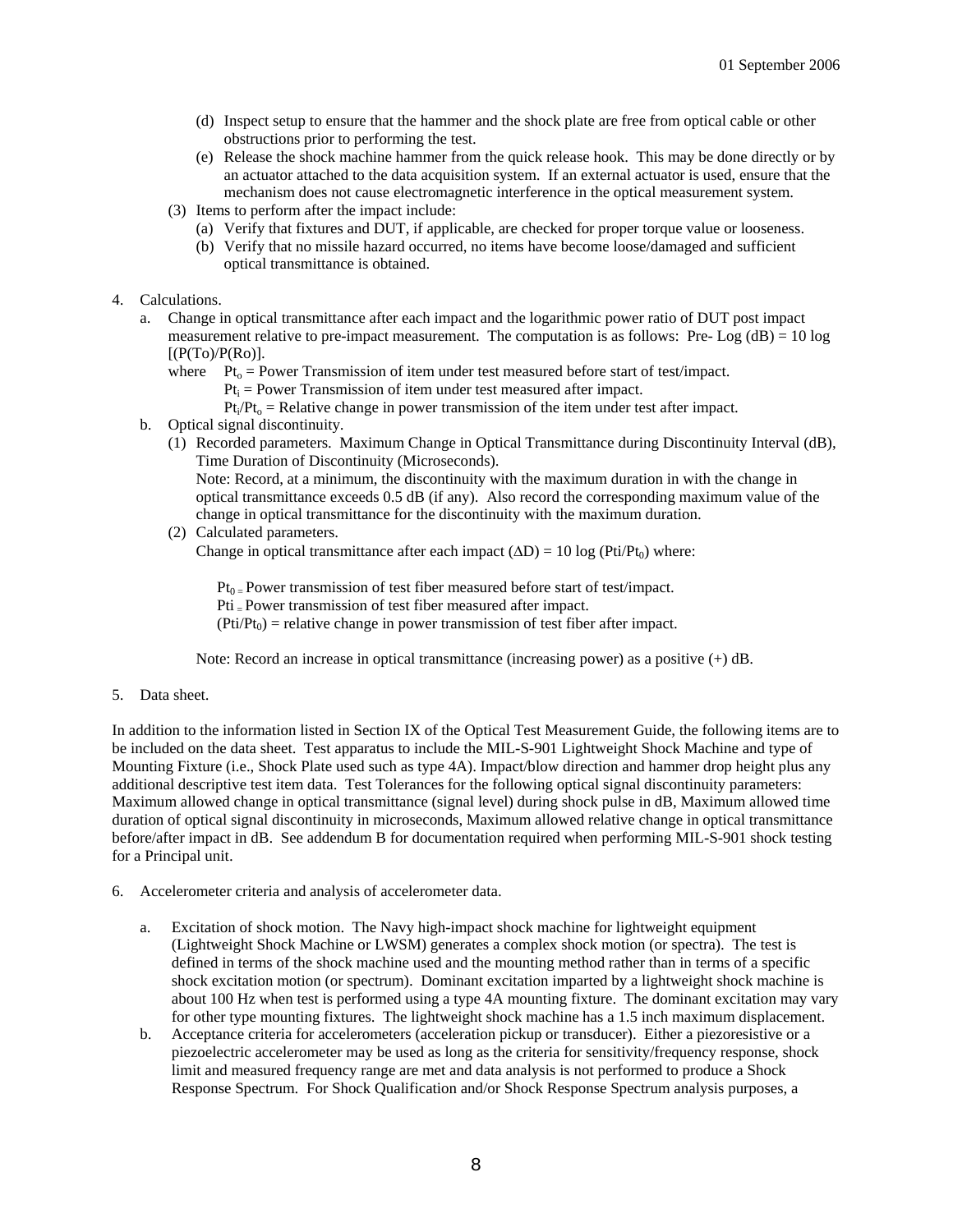piezoresistive accelerometer must be used. These acceptance criteria are based on the accelerometer being mounted on a supplemental fixture and not on the anvil plate or mounting fixture.

- (1) Sensitivity/frequency response. The ratio of the electrical output over the mechanical input (sensitivity) shall not exceed  $\pm$  5 percent over the frequency range from the rated value for sensitivity. This rated (reference) value for sensitivity is specified one frequency. The percent change in sensitivity from the rated value over the frequency range may be referred to as the frequency response or amplitude response.
- (2) Shock limits. The maximum limit for the amplitude shall be 2000 g's or greater along the axis of excitation. The resonance frequency shall be at least 10,000 Hz along the axis of excitation.
- (3) Frequency range. The range over which the sensitivity does not vary by more than a specified percent from the rated value for sensitivity. The minimum acceptable frequency range is from 5 to 2000 Hz.
- c. Accelerometer mounting. Unless otherwise specified, the accelerometer is to be stud mounted with no insulating material between the accelerometer and the mating surface. The accelerometer shall be mounted to align with the orthogonal reference axes of the anvil plate and mounting fixture. Mount the accelerometer on the mounting fixture or supplemental fixtures, as applicable, in a location representative for the mounting of the DUT. In general, verify that mounting efforts for accelerometer eliminate relative motion (between accelerometer and the structure/fixture) in the frequency range of interest and ensure placement is not on an irregular surface.
- d. Interpreting the shock pulse. A shock may be defined as the time-history of motion (acceleration) in the equipment support. The equipment may be modeled in terms of a single degree of freedom system. A shock response spectrum may be calculated for a generated shock motion. The maximum acceleration of the mass is plotted against the natural frequency of a single degree of freedom model. This plot is calculated for a particular fraction of critical dampening.
- e. Shock response spectrum. Peak values (maximum response) to a shock or impact experienced by a single degree of freedom system for a series of systems, each with a different spring stiffness. A plot is generated of the peak response (in acceleration, velocity or displacement) versus the frequency at the peak response (its natural frequency) for each different spring stiffness. A shock response spectrum, therefore, describes a shock motion in terms of the results it produces.
- f. Uses for the shock response spectrum. Note: For most fiber optic component shock tests, the accelerometer is mounted on the mounting fixture or the supplemental fixture, not the DUT itself. This is due to the small size and shape of these components (accelerometer mounted on DUT would effect response to a shock). Under these constraints, the following uses apply.
	- (1) DUT. Relative to linear single degree of freedom systems, the shock response spectrum is useful for determining the frequencies at which a shock has the most potential for damage and for developing shock design requirements and performance limits.
	- (2) Test fixtures. The shock response spectrum is useful for determining the dominant response frequencies in a structure in which the DUT is attached.
- g. Limitations of the shock response spectrum.
	- (1) The appropriate damage potential may not be shown for non-linear failure modes (must be validated).
	- (2) Obtaining a prescribed shock response spectrum envelope for a particular test configuration may be impossible for some DUT's due to spectrum dip.
	- (3) Rotational motion, cross-coupled motion and associated failure modes are not addressed.
	- (4) Shock spectra are time independent; therefore, time dependent failure modes may not be shown (needs validation).
	- (5) The shock spectrum represents the response of a hypothetical, linear, single degree of freedom system that does not feedback to the foundation. If the shock response spectrum is obtained from the foundation that is affected by a structure reaction, the shock spectrum envelope comparisons can be very misleading.
- h. Mounting relative to the equipment's foundation. A measure of equipment's shock severity requires an evaluation of the shock input to the equipment at its base (i.e. the equipment's foundation). As such, an accelerometer is located close to the equipment on its local foundation to monitor the shock input. Note that an accelerometer measurement located at a position on the equipment (e.g. at its center-of-gravity or at a corner on top of the equipment) would not represent the shock input at the base of the equipment located at the equipment–foundation interface. This accelerometer measurement is performed when the objective is to relate test sample failure to severity of the shock input environment. Therefore, if the objective is to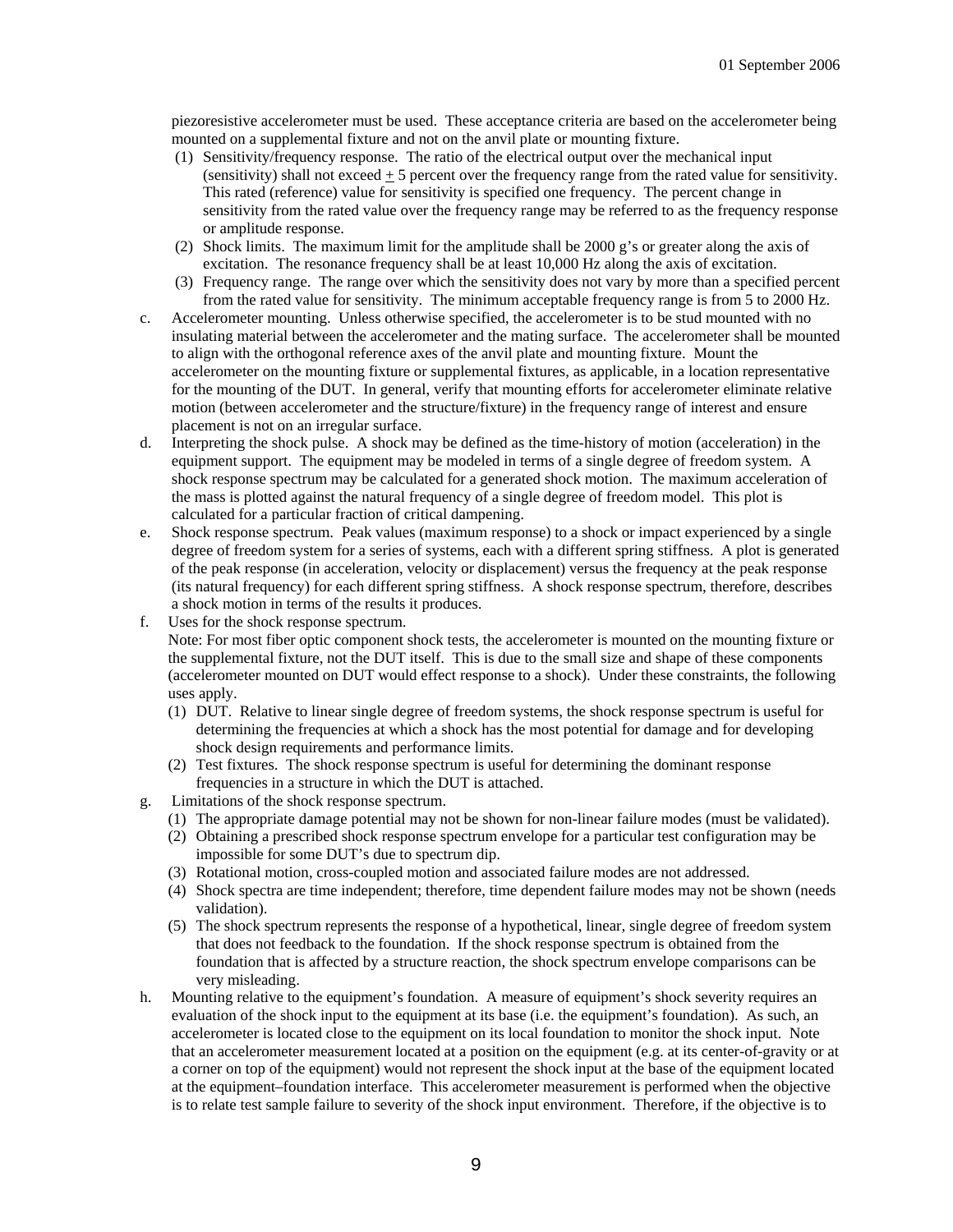quantify the shock severity of the test sample's input via a Shock Response Spectrum derived from an accelerometer record, a measurement of the shock input to the test sample, rather than the test sample response, is required. A different instrumentation approach may be required if the objective is to measure the test sample response directly.

- i. Time history curve, information extracted.
	- (1) Failure not at peak. Failure does not necessarily map with peak acceleration. A high-frequency acceleration peak that is short in duration may not contribute significantly to the failure. Cumulative accelerations over time up to the failure or that occur throughout the shock pulse contribute to the failure. Shock response spectrum versus frequency is a more appropriate means to pursue for cause of failure. The peak velocity and average acceleration have been shown to correlate to failure in underwater shock testing. The slope of a linear velocity ramp (triangle) is viewed as the average acceleration.
	- (2) Integration of data. Accelerometer data is integrated to obtain a velocity time history. Small changes or errors in acceleration data can lead to a drift in velocity values due to computation of the integral, and also will cause incorrect values in the shock spectrum. An accelerometer signal with a response down to direct current is needed to integrate acceleration in time to obtain the velocity. Charge amplifiers used with piezoelectric accelerometers couple alternating current through a capacitor. This restricts the lower frequency bound to several Hertz. Also, an offset occurs at higher shock levels with a piezoelectric accelerometer. For these reasons, a piezoresistive accelerometer must be used when shock spectrum analysis is to be performed.
- 7. Preference of measuring Optical signal discontinuity over Bit Error Rate (BER) test.
	- a. Signal characterization. Optical signal discontinuity measurements are done using a continuous wave (CW) signal. The steady state and any drop/gain in the power level are measured for optical signal discontinuity. The magnitude of the modulation of the CW signal (peak-to-valley) can be characterized with respect to an environmental disturbance (such as shock or vibration). BER measurement consists of interpreting the power level output in terms of a zero or one. The exact value of the change of this voltage or power level due to an environmental disturbance is not measured (remains an unknown). As a result, the distribution of the BER signal cannot be characterized with respect to an environmental disturbance.
	- b. BER measurement constraints.
		- (1) Power level assumed constant. The BER is measured assuming a constant affect or degradation of the power output level that does not vary in magnitude during the extent of the measurement.
		- (2) Average degradation measured. The pass/fail criterion is set to measure an average degradation during the test.
		- (3) Repeatability of BER test results. The loss at which an error will be registered in typical BER setups is typically several dB. This loss is not really adjustable in a practical sense, it is whatever you happen to get based on the source/detector you use and the cable configuration. This contrasts with the specific 0.5 dB threshold established for change in optical transmittance type test (such as optical signal discontinuity). So the results between different BER test setups will not be comparable nor necessarily representative of the installed system performance.
	- c. BER applicability to vibration & shock disturbances.
		- (1) Vibration.
			- (a) Random. During this test, random levels of amplitudes are introduced at varying frequencies. Each data pulse is measured with a different magnitude of noise or ripple effect. Unless the power output level is set to the worst case output level, the response can be grossly under predicted.
			- (b) Swept sine. When stepping through the frequencies one at a time, unacceptable performance at one frequency may be masked if those results are averaged over multiple frequencies.
		- (2) Mechanical shock. BER measurements are not applicable for this test since the effects on the output power level are not constant and occur over too short an interval to assess actual performance. The actual response may be grossly under predicted.
	- d. Validity considerations to various BER type measurement approaches. In general, a BER measurement at the component level testing for shock and vibration testing is not recommended. If the BER is still of interest, then the alternatives to a direct measurement of BER listed below may be investigated.
		- (1) Direct measurement of BER. There is no validity in obtaining an absolute number for the BER. Absolute BER values are a function of the optical power in the system and the measurement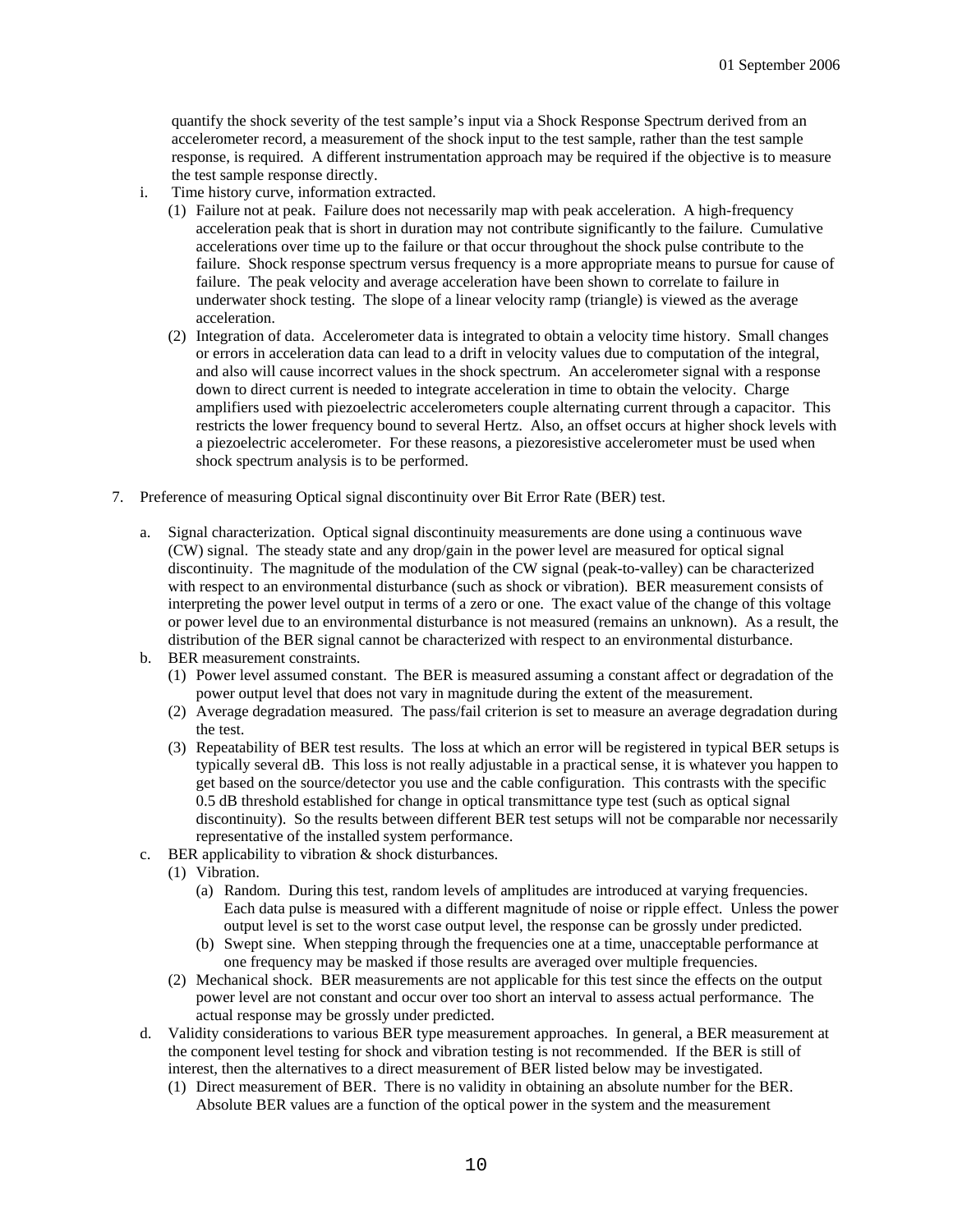equipment. In addition, averaging occurs during the BER measurement and obtaining a specific value for the BER does not ensure adequate performance.

- (2) Approach to BER Measurement in terms of power level. A valid test approach is to measure the degree of degradation in terms of power level and allows for an adequate duration. In this approach, the BER is measured in terms of a power level and not an absolute value. One implementation to this approach is to plot the BER versus the power before and during the test.
- (3) Approach to determine change in data packet bits. In order to take out the averaging found in a BER test, an alternate is to run as an error test, where the pass/fail is some specific number of errors. This alternative to performing a BER measurement is a valid approach. A continuous stream of data packet bits is sent during the test. Error checking software determines if there is any change in data packet bits. This check is measured assuming a constant affect or degradation of the power output level that does not vary in magnitude. Passing is considered to be if no data packet bits are changed. The pass/fail criterion is set to measure at an average degradation. To have an accurate representation, the data packet bits must be sent at the worst case power output levels for each system being considered. This approach is qualitative in terms of validating system performance, and generally is not representative of actual system performance.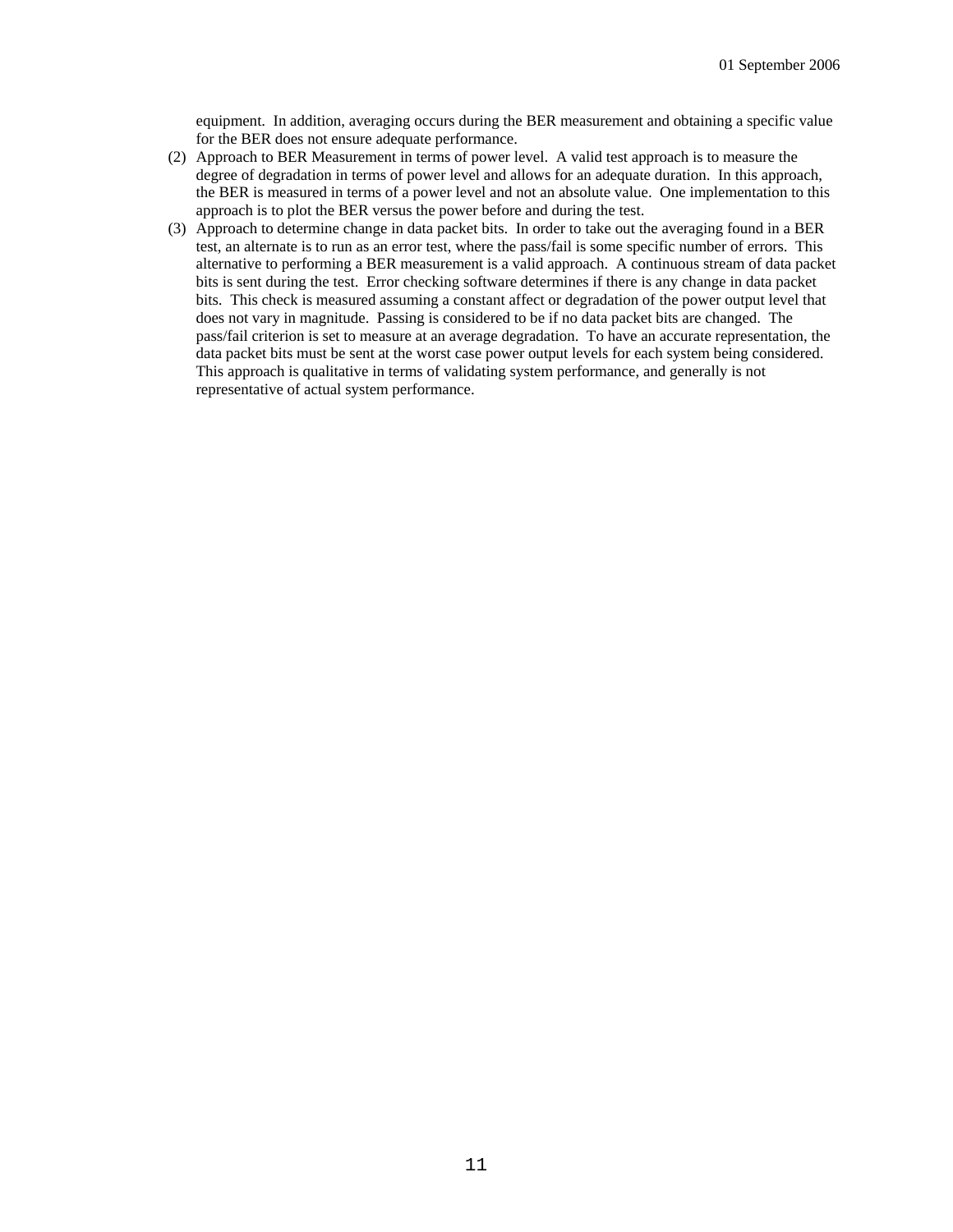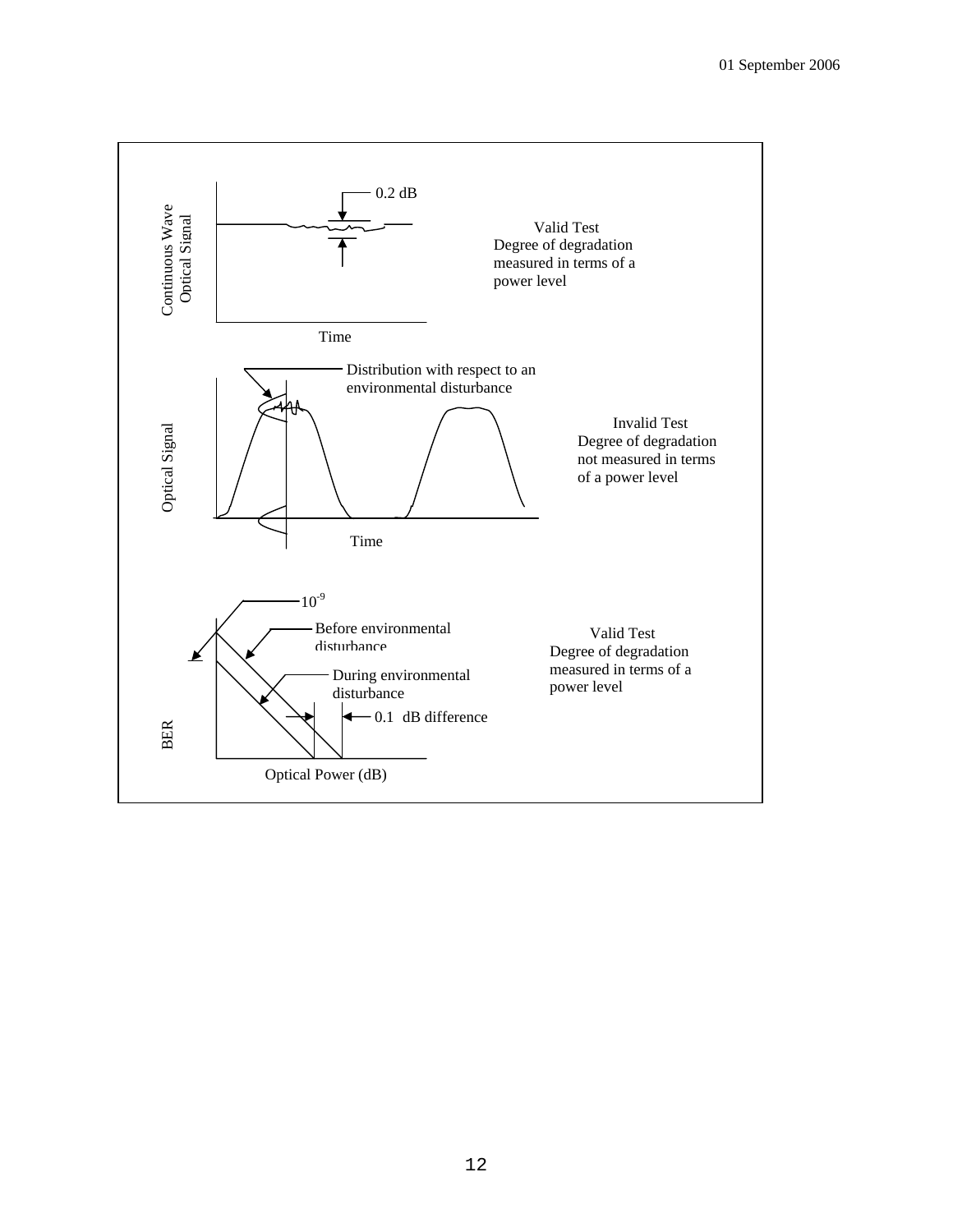- 8. Checks on the MIL-S-901 lightweight shock machine. At a minimum, the below listed checks are to be performed as one measure to ensure consistent performance.
	- a. Checks before each blow/impact.
		- (1) Check fasteners for tightness. This check includes the bolts holding the item to the mounting fixture, the mounting fixture to the anvil plate and the anvil plate to the shock machine. Note: If a supplemental fixture is used, this check includes the bolts holding the item to the supplemental fixture and the supplemental fixture to the mounting fixture.
		- (2) Check that hammer not in use is secured so that it is not in contact with its anvil pad and will not make contact in course of a blow.
	- b. Checks for/during each test.
		- (1) Check the clearance between the stops for the forward springs on the Back and Side (Edge) blows. This clearance is to be 1.5 inches (3.8 cm). Note: Clearance of the forward springs for Top blows is not controllable. With the static load of the anvil plate and fixture, but without the test item and any supplemental fixture, this clearance should be about 1.5 inches.
		- (2) Check the various rollers that guide the anvil plate for the Side blows to ensure that they turn freely. This check may be performed when the anvil plate is being reoriented for the Side blows or reoriented for the Back and Top blows.
	- c. Periodic checks.
		- (1) Check for cracks in the welds on the anvil plate. Welds in the vicinity of the anvil pads and bottom guide rollers are particularly susceptible. A visually detected crack must be repaired (such as chipped out and re-welded).
		- (2) Check for deformation in the anvil pads. Apply a straightedge along the anvil pad. If the gap between the center of the anvil pad and the straight edge is more than 0.5 inch (1 cm), the anvil pad (and most likely part of its support structure) is to be removed and replaced.
		- (3) Check to verify that the pivot bearings of the swing hammer are greased periodically. Note: Lubrication is not mandatory on the guides for the vertical hammer. There is sufficient clearance between the vertical hammer and the guides (0.06 to 0.12 inch [0.15 to 0.30 cm]) to minimize the effectiveness of any lubrication.
		- (4) Check the forward and rebound springs for possible deformation or breakage.
			- (a) Back and Side springs. These springs are visible and easy to inspect.
			- (b) Top springs. These springs are enclosed. One procedure to check these springs is when the anvil plate is oriented for the Back and Top blows. First verify that the total height is about 9 inches (23 cm) when the top springs support only the weight of the bare anvil plate. Next, lower the vertical hammer until it rests on the top anvil pad. The height of the Top springs should shorten by no more than 0.5 inches (1.3 cm). If a discrepancy is observed, the Top spring assembly should be disassembled and inspected.
		- (5) Check the mounting fixture and any supplemental fixture to ensure it is not excessively bowed or deformed.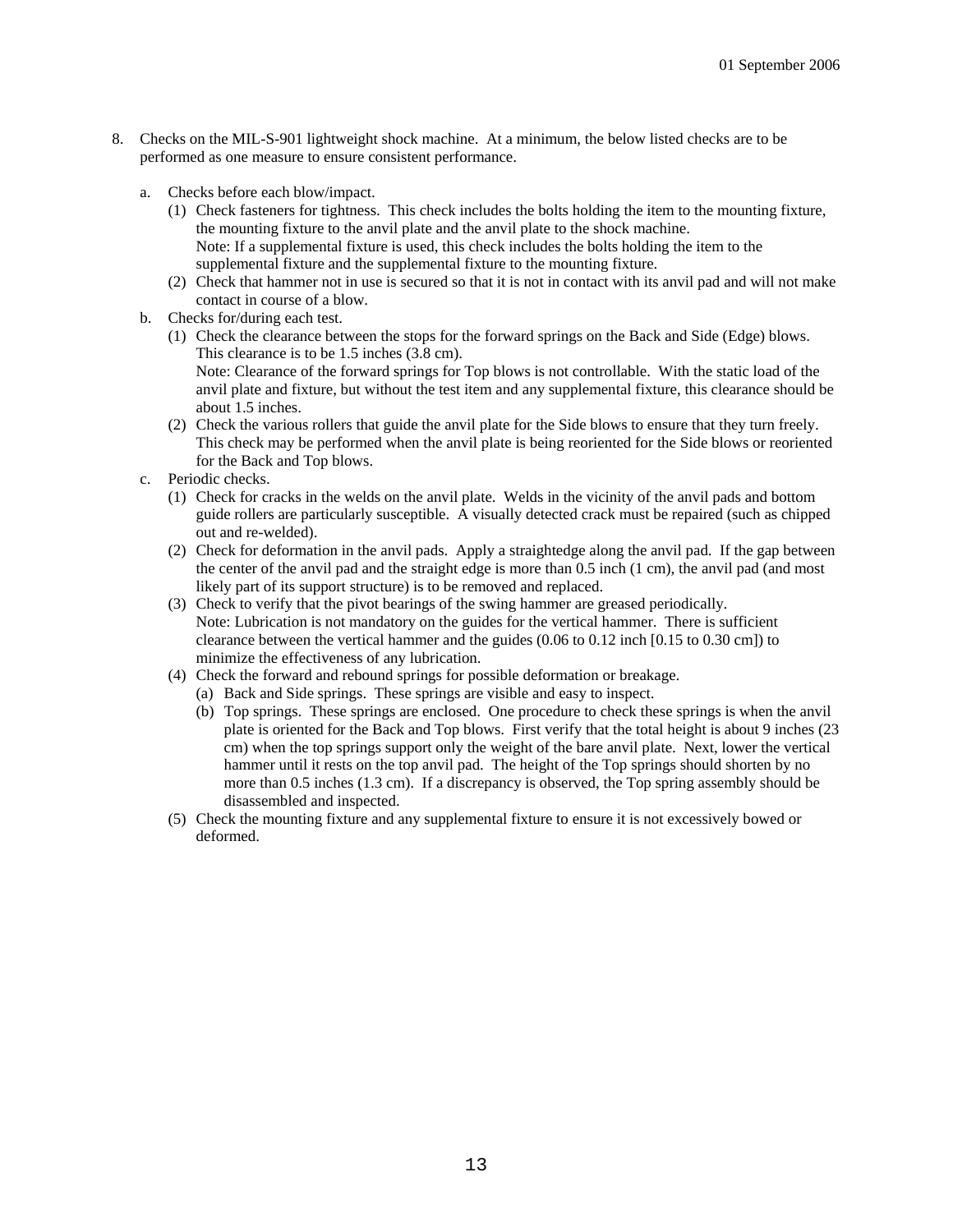Addendum A – Principal Unit Weight Restrictions: Shipboard Applications.

Shock test requirements for Principal units can vary between ship classes, therefore shock test requirements should be consulted prior to test for each ship class that the component is being tested. In general, MIL-S-901 refers to the high impact shock test requirement for the respective ship class identified in the paragraphs and table below for surface ships, submarines and submarine overhauls.

- 1. Surface ships. Shock testing requirements for surface ship equipment are established by each class' respective Ship Specification. Generally surface ship specifications require equipment, systems and structures to be shock tested in accordance with MIL-S-901D, Shock Tests, H.I. (High-Impact) Shipboard Machinery, Equipment and Systems, Requirements for, dated 17 March 1989.
- 2. Submarines. The following table establishes the baseline submarine high impact shock testing requirements for each submarine class.

| <b>Submarine Class</b>                                                                               | <b>High Impact &amp; Wetted Surface Shock</b>                                              |  |
|------------------------------------------------------------------------------------------------------|--------------------------------------------------------------------------------------------|--|
| SSN 688 (LOS                                                                                         | MIL-S-901C as modified by NAVSEA T9SSN-XG-SBS-010 "Specifications for                      |  |
| <b>ANGELES</b> ) Class                                                                               | Building Submarines, SSN 688 Class" Section 9400-1, Table 1                                |  |
| SSBN 726 (OHIO)                                                                                      | MIL-S-901C as modified by NAVSEA 0902-LP-027-7010 "Specifications for Building             |  |
| Class                                                                                                | Submarines, SSBN Trident Class" Section 9400-1, Table 1                                    |  |
| SSN 21 (SEAWOLF)                                                                                     | Project Particular Document No. 802-6335704 <sup>*</sup> "Shock Tests, H.I. (High Impact)  |  |
| <b>Class</b>                                                                                         | Shipboard Machinery, Equipment, and Systems, Requirements for"                             |  |
| <b>SSN 774</b>                                                                                       | MIL-S-901D, Amended by Interim Change #1 <sup>**</sup> "Shock Tests, High Impact Shipboard |  |
| (VIRGINIA) Class                                                                                     | Machinery, Equipment, and Systems, Requirements for"                                       |  |
| <b>SSGN</b> Conversion of                                                                            | MIL-S-901C as modified by NAVSEA 0902-LP-027-7010 "Specifications for Building             |  |
| <b>SSBN 726</b>                                                                                      | Submarines, SSBN Trident Class" Sect. 9400-1, Table 1 and "SSGN Conversion Ship            |  |
|                                                                                                      | Specification Addendum", Sect. 9400-1                                                      |  |
| As modified by paragraph 072k of Specifications for Building Submarines, SEAWOLF Class.              |                                                                                            |  |
| As modified by paragraph 072k of Specifications for Building Submarines, New Attack Submarine Class. |                                                                                            |  |

3. Submarine overhaul. The requirements for overhaul of in-service submarine (SSN-688, SSBN-726, SSGN-726 (Non-SSGN Conversion)) equipment are augmented by NAVSEA 0902-018-2010 General Overhaul Specifications for Deep Diving SSBN/SSN Submarines; dated 1 July 1992. NAVSEA S9070~AA~MME-010/SSN/SSBN Technical Requirements Manual For Temporary Submarine Alterations, THIRD REVISION; dated 18 January 2005 augments the requirements for temporary alterations installed aboard all submarine classes.

Addendum B – Principal Unit Documentation Requirements: Shipboard Applications.

Data Item Description (DID) DI-ENVR-80708 and DI-ENVR-80709 should be utilized as guidance when developing the shock test report and shock test procedures, respectively.

DI-ENVR-80708 Adopted for MIL-S-901D Interim Change #1, Sept 1994, Shock Test Report. DI-ENVR-80709 Adopted for MIL-S-901D Interim Change #1, Sept 1994, High-Impact Shock Test Procedures.

Submission of a shock test procedure for approval prior to performance of the LWSM shock test is not require (but is required for a HWSM shock test). The risk assumed in the event the LWSM shock test is performed without a prior test procedure submission and the test is considered invalid due to improper test performance, the test may need to be redone. A few items that have invalidated previous tests performed and should be addressed before performing a LWSM shock test used for Shock Qualification are as follows:

- 1. Mounting considerations.
	- a. Interface. The component's mounting on the LWSM must be done in the same manner as in the shipboard installation. Any fixture, stand-offs or other type interface used in the application must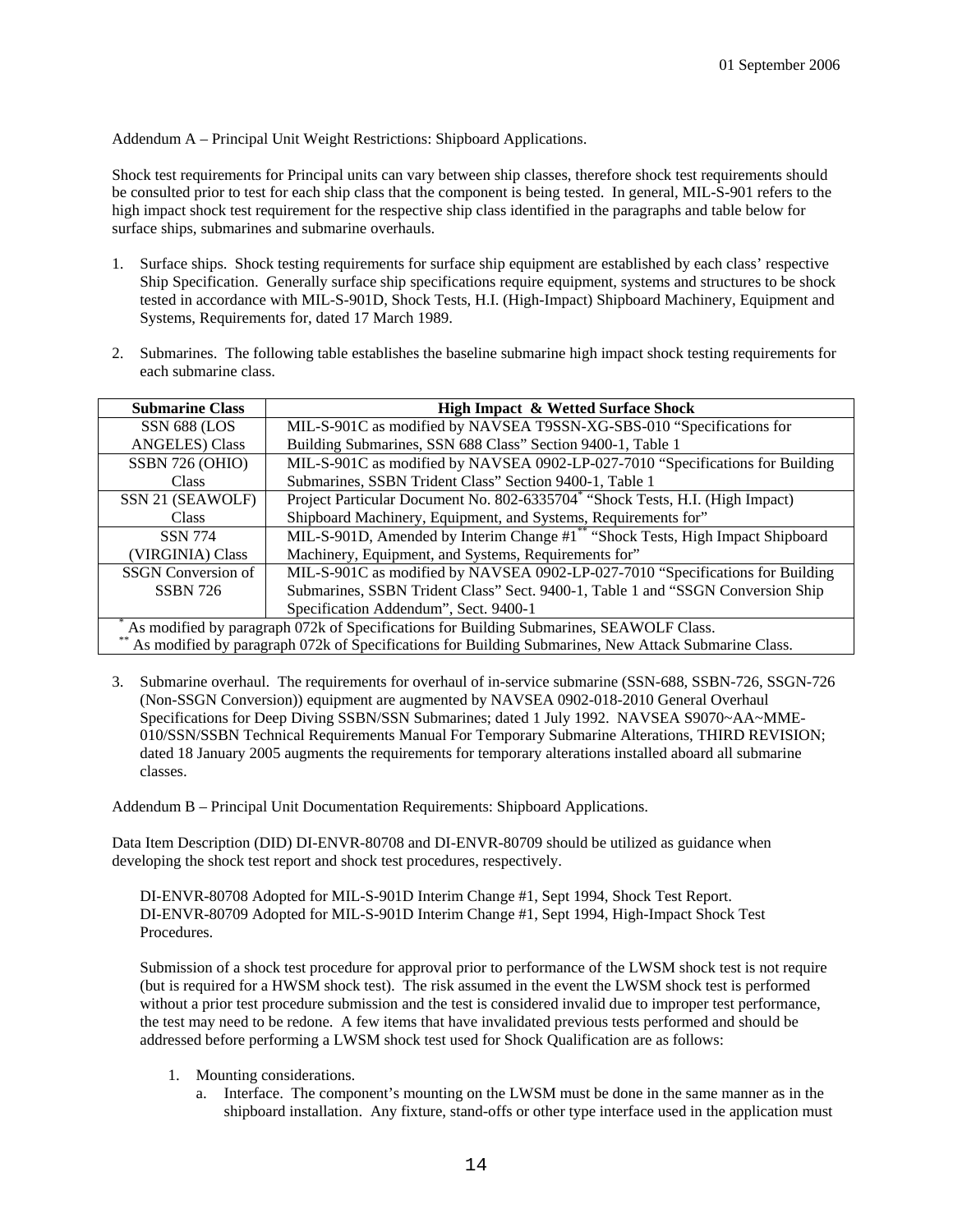be included in mounting the DUT on the LWSM shock test. In general, verify that the DUT is mounted directly to the bulkhead without the use of any interface (but with required spacers).

- b. Non-standard fixture. Test procedure approval, by the NAVSEA 05 Delegated Approval Authority (DAA), is required prior to start of testing when a non-standard test fixture is used. An example of using a non-standard fixture could be in the testing of a drawer level component in lieu of testing the component in its shipboard configured rack. The non-standard fixture could be in form of bookend interface. This non-standard fixture would be used as an interface between the mounting fixture (such as the types 4A, 4C or 11C) and the DUT. Evidence must be provided that the non-standard fixture provides the same shock characteristics as the mounting configuration used in the shipboard application.
- c. Attachment hardware. The same bolt (i.e., size, material, grade, etc.) stud or other mounting hardware used to secure the DUT to the bulkhead, deck, etc. must be used to secure the DUT to the LWSM. Bolt torque should also be specified.
- 2. Pass/fail criteria. All criteria for DUT performance during the shock test must be defined, tested and verified to be within specification limits. For instance, testing must include performance of battle short conditions if those type requirements exist.
- 3. Accelerometer data. Shock Qualification for testing performed on a LWSM is not required to be instrumented with accelerometers to record the shock input. There is one exception. Shock Qualification testing performed that may later be used for Shock Qualification Extension should be instrumented with accelerometers. NAVSEA DAA approval should be obtained prior to the start of testing for the accelerometer instrumentation and the accelerometer mounting method, orientation and locations if data is needed to support the shock extension.

Addendum C – Safety Considerations.

- 1. Regulations. It is recommended that the test laboratory follow safety practices pertaining to this test for personnel and equipment. For each product or stressor, the applicable personnel protective equipment (PPE) should be considered.
	- a. Hearing conservation. Federal standards include 29 CRF 1910.95. Also, the military must be in compliance with the applicable documentation such as OPNAV 5100.23F, Ch 18. For the product/stressor of "noise", the PPE of circumaural muffs or circumaural muffs with ear plugs should be considered.
	- b. Eye protection. Federal standards include 29 CRF 1910.133. Also, the military must be in compliance with the applicable documentation such as OPNAV 5100.23F, Ch 20. For the product/stressor of "impact", the PPE of impact resistant goggles or safety glasses should be considered.
	- c. Hand protection. Federal standards include 29 CRF 1910.138. Also, the military must be in compliance with the applicable documentation such as OPNAV 5100.23F, Ch 20. For the product/stressor of "getting your fingers smached/splintered" while placing/reorienting fixtures, the PPE of heavy duty gloves should be required.
	- d. Lifting equipment/hoists. Navy standards include NAVFAC P307. Also, each military Activity must be in compliance with their internal standard (such as NAVSSES 5100.14F, Ch 25). Hoists and other heavy lifting equipment should require routine maintenance, inspection and safety checks.
- 2. Considerations. Consideration should be given to implement test precautions (see 3.b) and safety measures cited in the test synopsis (see 3.c) as part of the specified laboratory safety procedures.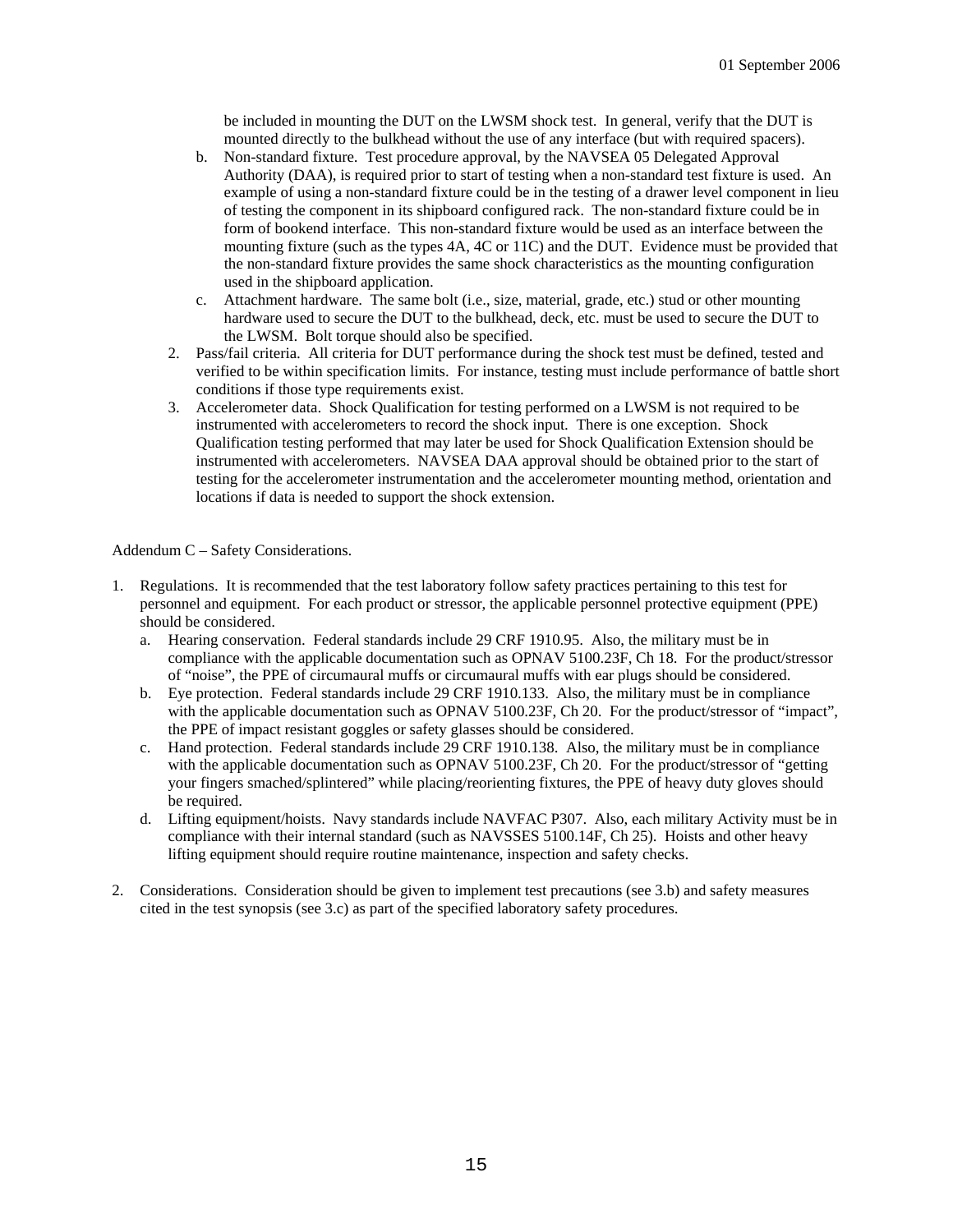

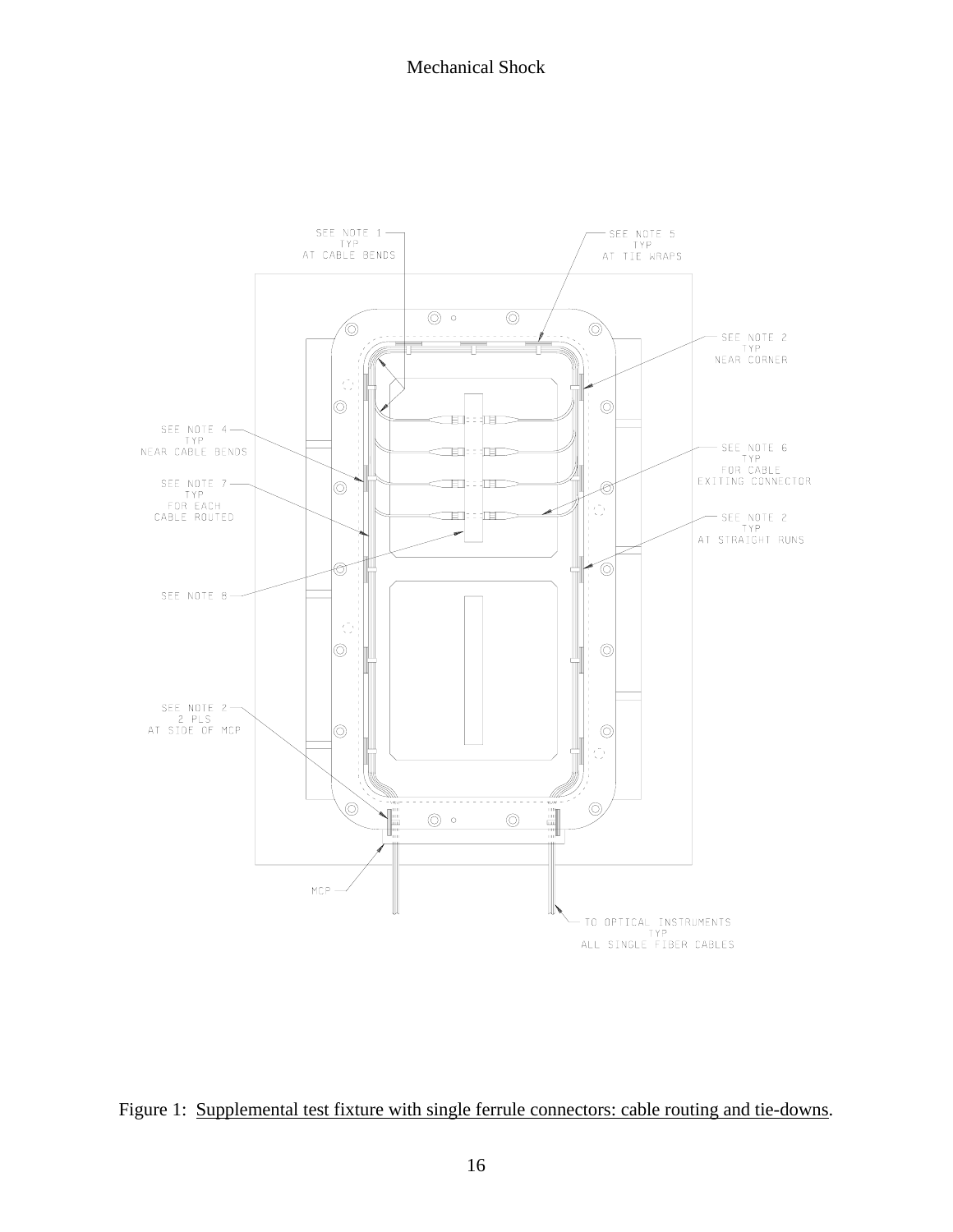## NOTES:

- 1. Maintenance of bend diameter. Each cable bend is not to exceed (be smaller than) the long term, minimum bend diameter of cable inside the interconnection box.
- 2. Mounting of tie wrap holders. On the inside of the interconnection box, tie wrap holders are to be placed as shown around the sides of the box. Place a tie wrap holder near the corners of the box, near cable bends and towards the middle for lengths of straight runs (about three on the top, four to five on both the left and right sides, and one on each side of the MCP). Tie wrap holders must be secured in place using epoxy. The adhesive on the tie wrap holder is not adequate to secure the tie wrap during the shock.
- 3. Type of tie wrap holder. Use the following type tie wrap holder or equivalent: Mounting base, tie down, electrical, Thomas & Bettz P/N TC5347A. Four way configuration (versus two way) and with adhesive is optional.
- 4. Type of tie wrap. For most applications, 4-inch long tie wraps are used. SAE-AS33671 electrical tie down straps, adjustable, plastic, Type I, Class 1, miniature, 18 lb. minimum tensile strength (such as P/N MS3367-4-9, NSN 5975-00-727-5153 or P/N MS3367-4-0, NSN 5957-00-903-2284) or other equivalent commercial self-locking cable ties.
- 5. Degree of tightness. Tie wraps are to be snug so that movement of the cable is restricted, but tie wrap exerts no to minimum pressure on the cables.
- 6. Straighten cable at exit to connector. Cable that is exiting the connector is to be kept straight to maximum length practical before placement into the first bend while still maintaining requirement stated in note 1.
- 7. The cable from each single ferrule connector shall be routed within the interior, using tie wraps and tie wrap holders, such that each cable is routed at least three-quarters around the interior of the supplemental test fixture.
- 8. Patch panels, single ferrule connector supplemental fixture. A MIL-PRF-24728/6 patch panel (for an ST connector) or a MIL-PRF-24728/6 style patch panel (for other single terminus connectors) shall be mounted on the supplemental fixture standard mounting plate (see table below). The blank patch panel shall be used with the appropriate cutouts made for single ferrule connectors not listed. The appropriate adapter (such as a ST-to-ST adapter for a ST connector) shall be affixed to the patch panel.

| I AULTE ATTEIN TOT SHOCK TEST ONE                               | <b>CAGE</b> |             |
|-----------------------------------------------------------------|-------------|-------------|
| Description                                                     |             | Part Number |
|                                                                 | Code        |             |
| ST-to-ST adapter patch panel per M24728/06-001                  | 44291       | 11254-101   |
| SC-to-SC adapter patch panel, 54 ports, M24728/1 to /3          | 44291       | 10909 MOD4  |
| compatible, without silk screened characters and with captive   |             |             |
| panel screws                                                    |             |             |
| SC-to-SC adapter patch panel, 54 ports, M24728/1 to /3          | 44291       | 10914 MOD4  |
| compatible, with silk screened characters and with captive      |             |             |
| panel screws                                                    |             |             |
| LC-to-LC adapter patch panel, 48 duplex ports, M24728/1 to      | 44291       | 10909 MOD7  |
| /3 compatible, without silk screened characters and with        |             |             |
| captive panel screws                                            |             |             |
| LC-to-LC adapter patch panel, 48 duplex ports, M24728/1 to      | 44291       | 10914 MOD7  |
| /3 compatible, with silk screened characters and with captive   |             |             |
| panel screws                                                    |             |             |
| Patch panel, blank (without ports or silk screened characters), | 44291       |             |
| M24728/1 to /3 compatible, with captive panel screws (Note:     |             |             |
| user must machine in port configuration for connector being     |             |             |
| tested)                                                         |             |             |

|--|

9. Dimensions are in inches.

Figure 1: Supplemental test fixture with single ferrule connectors: cable routing and tie-downs - Continued.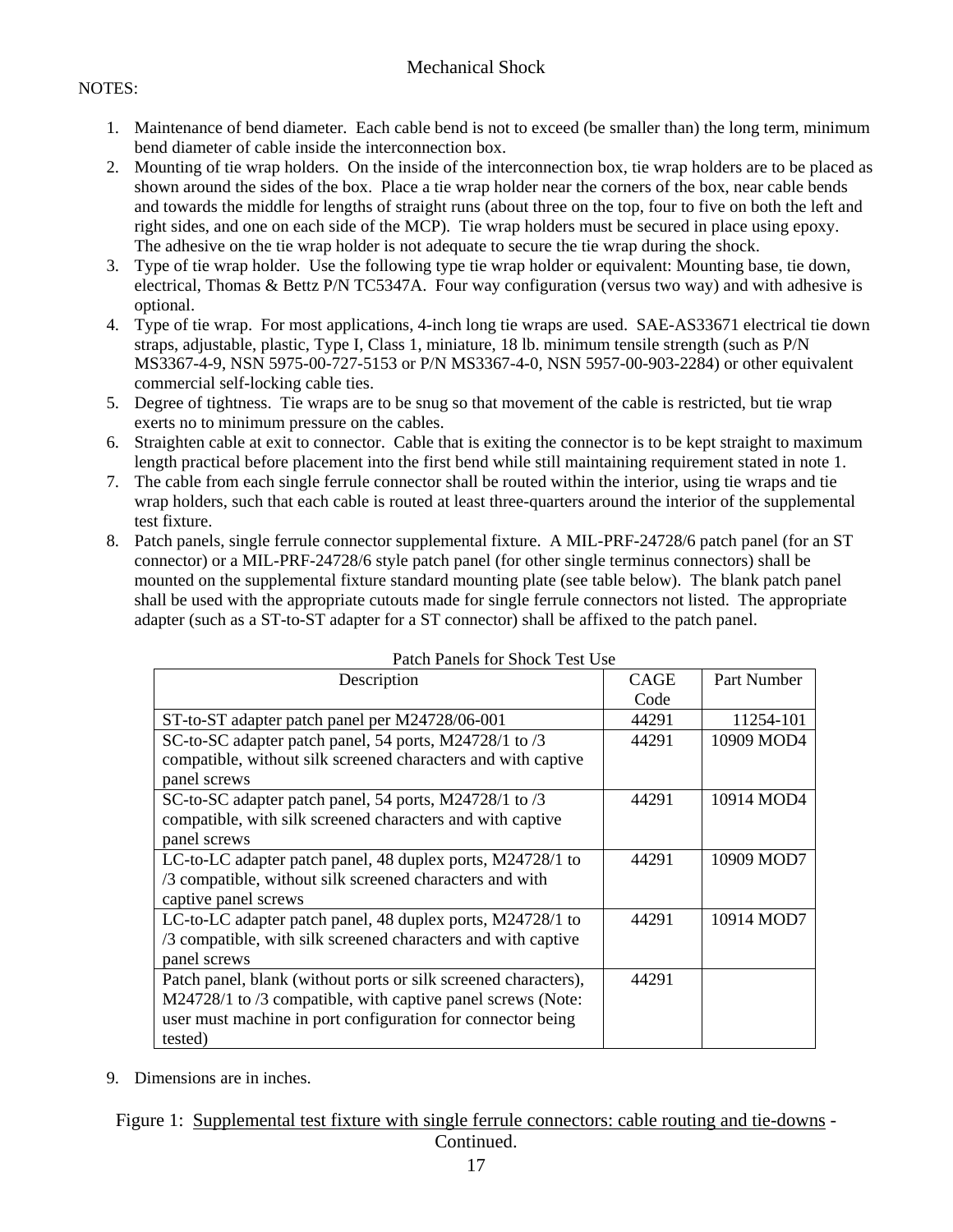

Figure 2: Mounting plate locations and plate configurations for multiple termini connectors supplemental test fixture.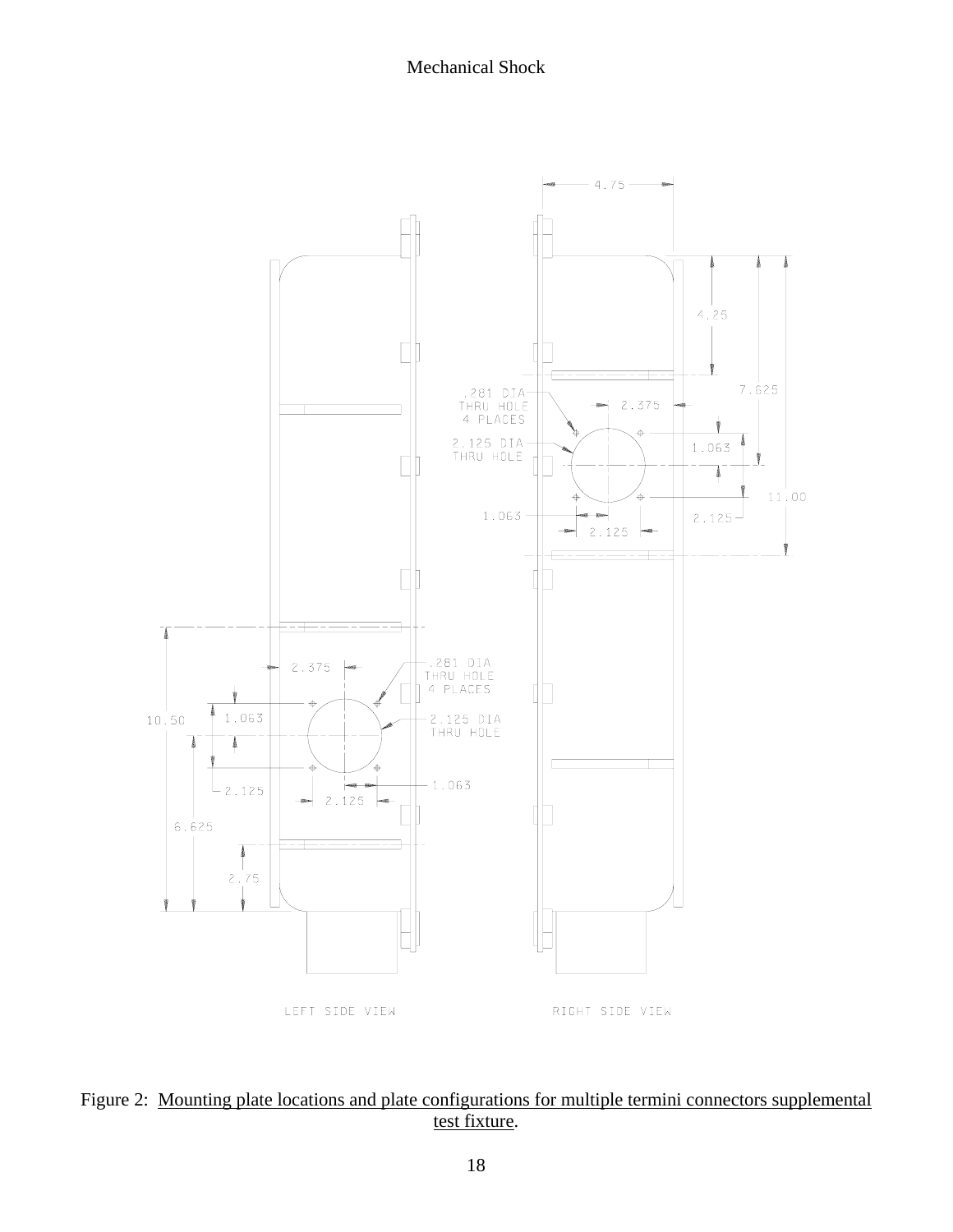



for common dimensions & material

| TABLE I. MIL-PRF-28876 and NGCon adapter |
|------------------------------------------|
| plate dimensions.                        |

| Shell Size | Y       | DD dia $+/-.010$ |
|------------|---------|------------------|
| 11         | 0.750   | 0.812            |
|            | (19.05) | (20.62)          |
| 13         | 0.843   | 0.937            |
|            | (21.41) | (23.80)          |
| 15         | 0.968   | 1.124            |
|            | (24.59) | (28.55)          |
| 23         | 1.281   | 1.562            |
|            | (32.54) | (39.68)          |

## NOTES:

- 1. Adapter plates are used for affixing various multiple termini connectors to supplemental test fixture.
- 2. Dimensions are in inches.
- 3. Metric equivalents (mm) are in parenthesis.

10.50 266.70 11.00 279.40

4. Metric equivalents are given for general information only.

## Detail A. Master plate and adapter plate configurations

## Figure 2: Mounting plate locations and plate configurations for multiple termini connectors supplemental test fixture - Continued.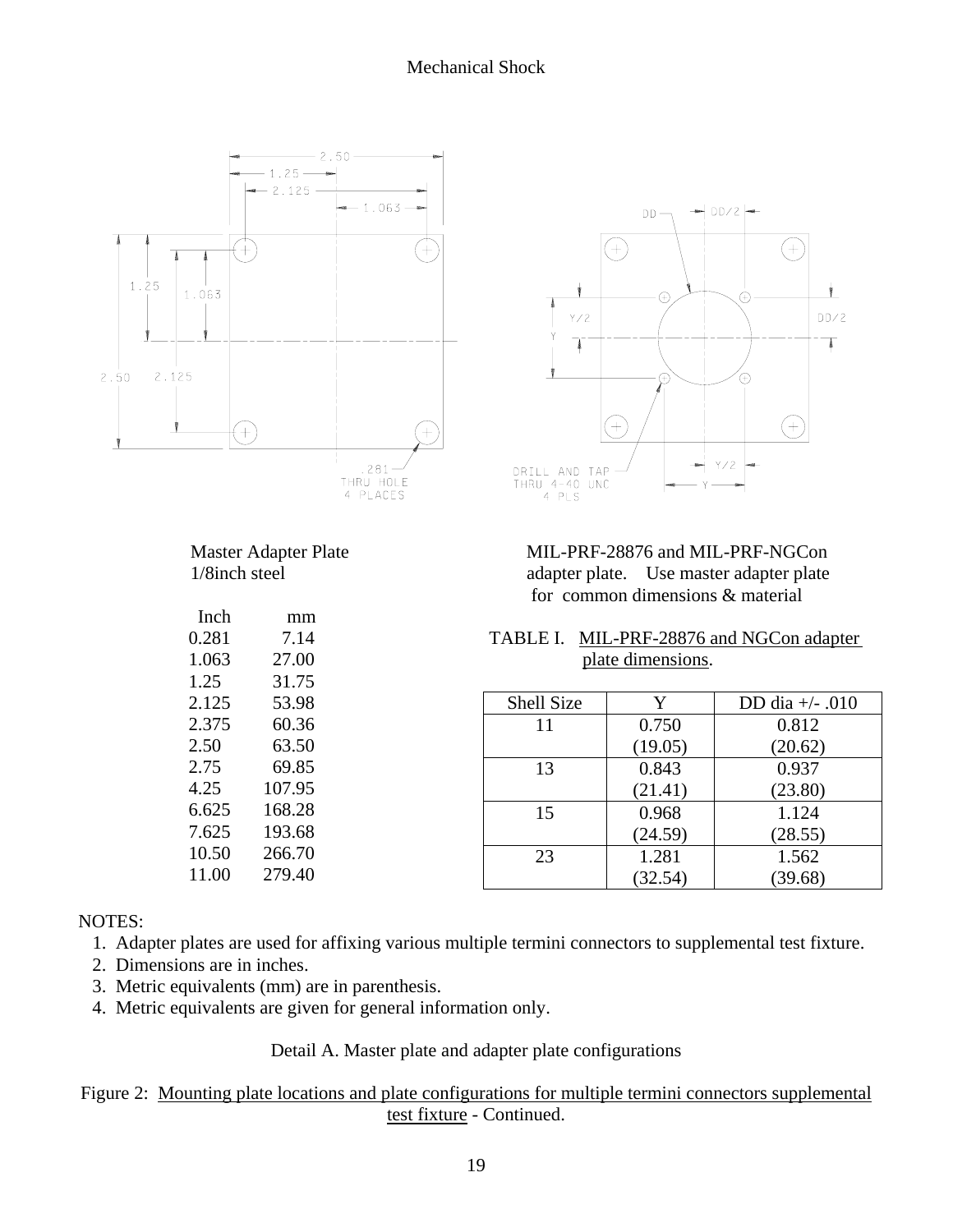

MIL-DTL-38999 connector adapter plate Hermaphroditic connector adapter plate Use master adapter plate for Use master adapter plate for common dimensions & material common dimensions & material

| TABLE II. MIL-DTL-38999 adapter |
|---------------------------------|
| plate dimensions.               |

| Shell size | A       | R <sub>1</sub> |
|------------|---------|----------------|
| 09         | .656    | .719           |
|            | (16.66) | (18.26)        |
| 11         | .796    | .812           |
|            | (20.22) | (20.62)        |
| 13         | .922    | .906           |
|            | (23.42) | (23.01)        |
| 15         | 1.047   | .969           |
|            | (26.59) | (24.61)        |
| 17         | 1.219   | 1.062          |
|            | (30.96) | (26.97)        |
| 19         | 1.297   | 1.156          |
|            | (32.94) | (29.36)        |
| 21         | 1.422   | 1.250          |
|            | (36.12) | (31.75)        |
| 23         | 1.547   | 1.375          |
|            | (39.29) | (34.93)        |
| 25         | 1.672   | 1.500          |
|            | (42.47) | (38.10)        |



Detail A. Master plate and adapter plate configurations - Continued

Figure 2: Mounting plate locations and plate configurations for multiple termini connectors supplemental test fixture - Continued.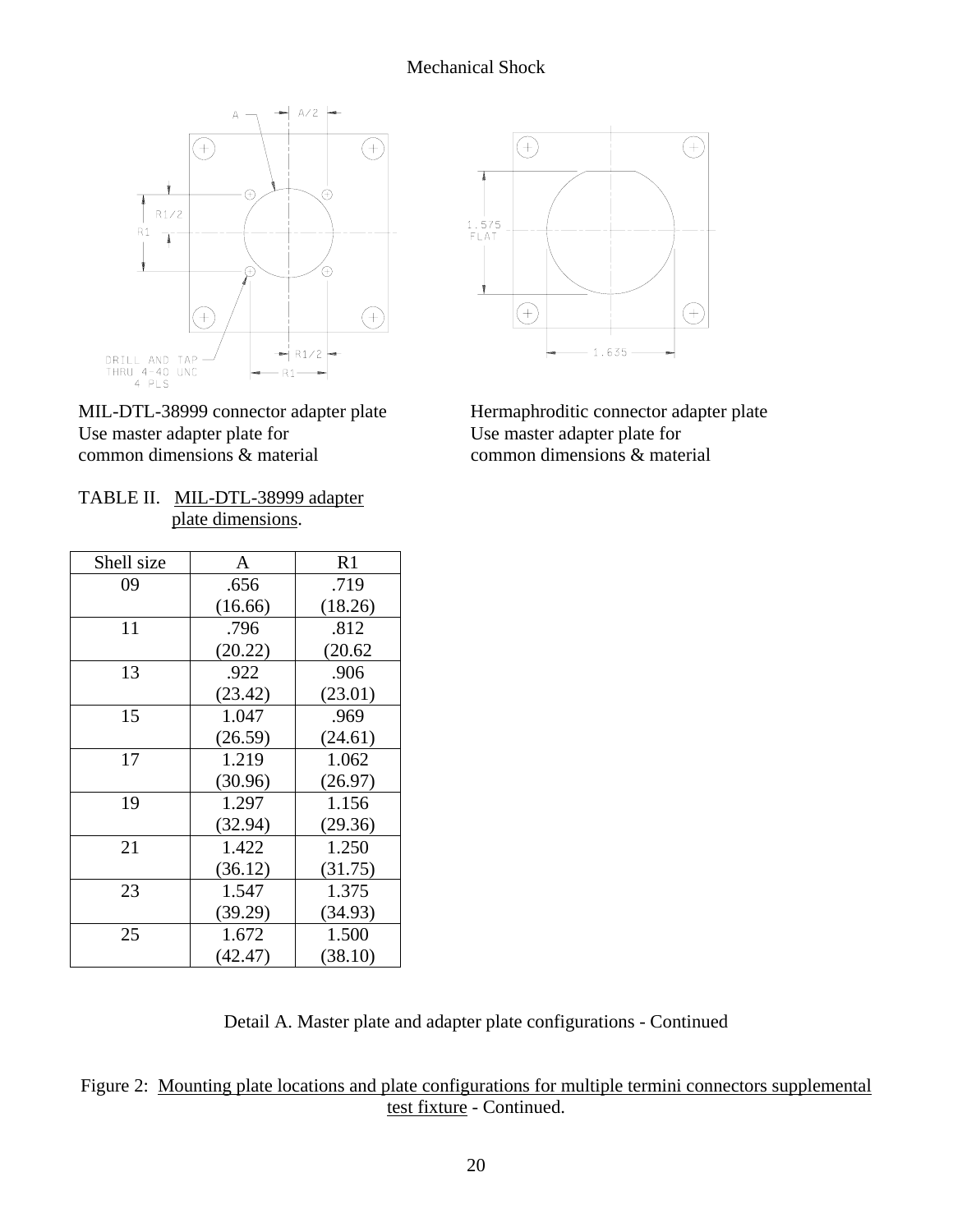

## NOTES:

- 1. This detail shows the configuration to mount the applicable adapter plate to a multiple termini connector, and mounting the connector with adapter plate to the supplemental test fixture (i.e., side of the interconnection box).
- 2. Verify hardware used and direction hardware mounted are in accordance with this detail.
- 3. For tightening connector plug to connector receptacle with a strap wrench, keep hardware footprint small on the outside of the interconnection box.

Detail B. Master Adapter Plate Mounting to IC Box fixture

## Figure 2: Mounting plate locations and plate configurations for multiple termini connectors supplemental test fixture - Continued.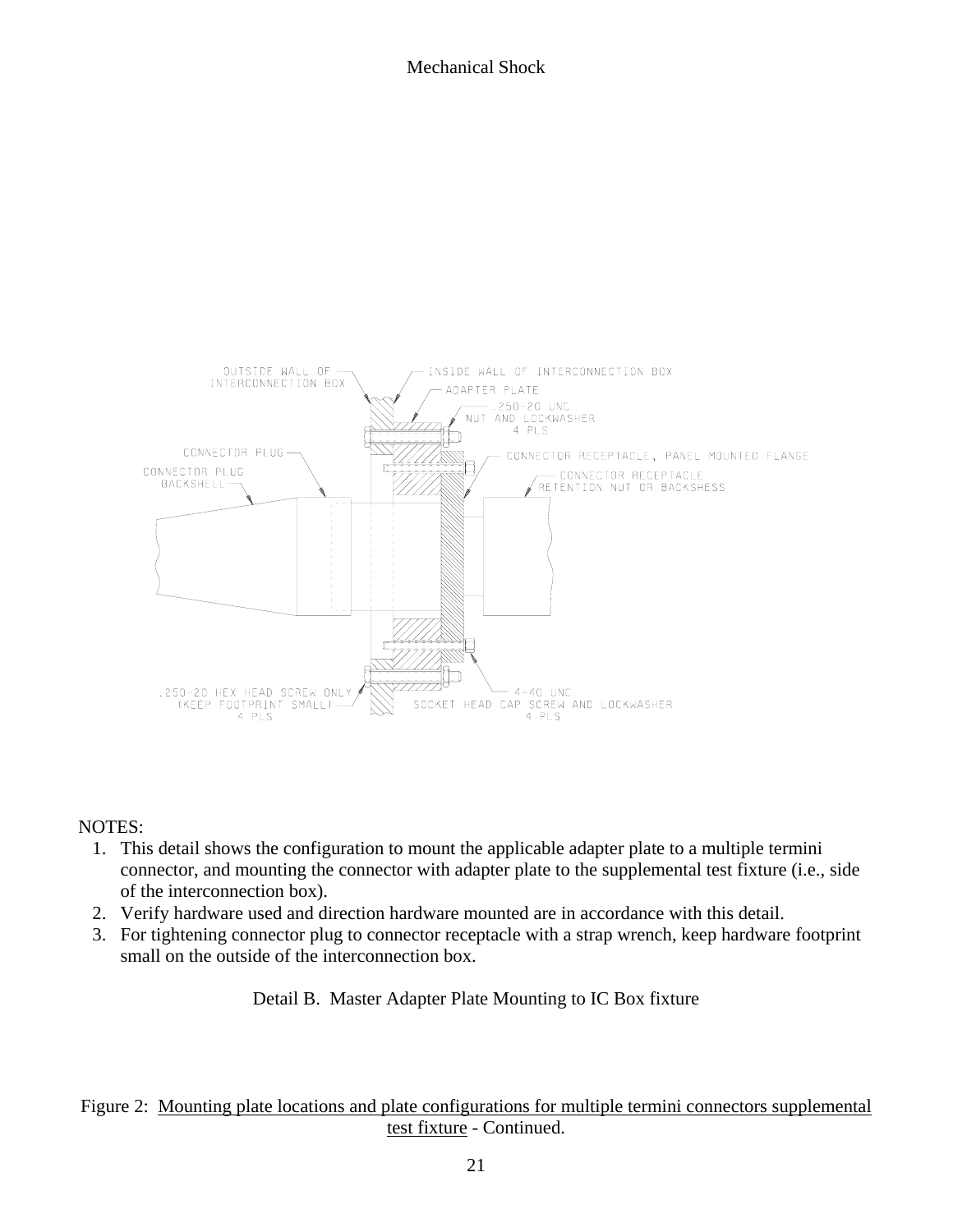

See Note 1

# Figure 3: Supplemental test fixture with multiple terminus connectors: cable routing and tie-downs, smaller cable diameter.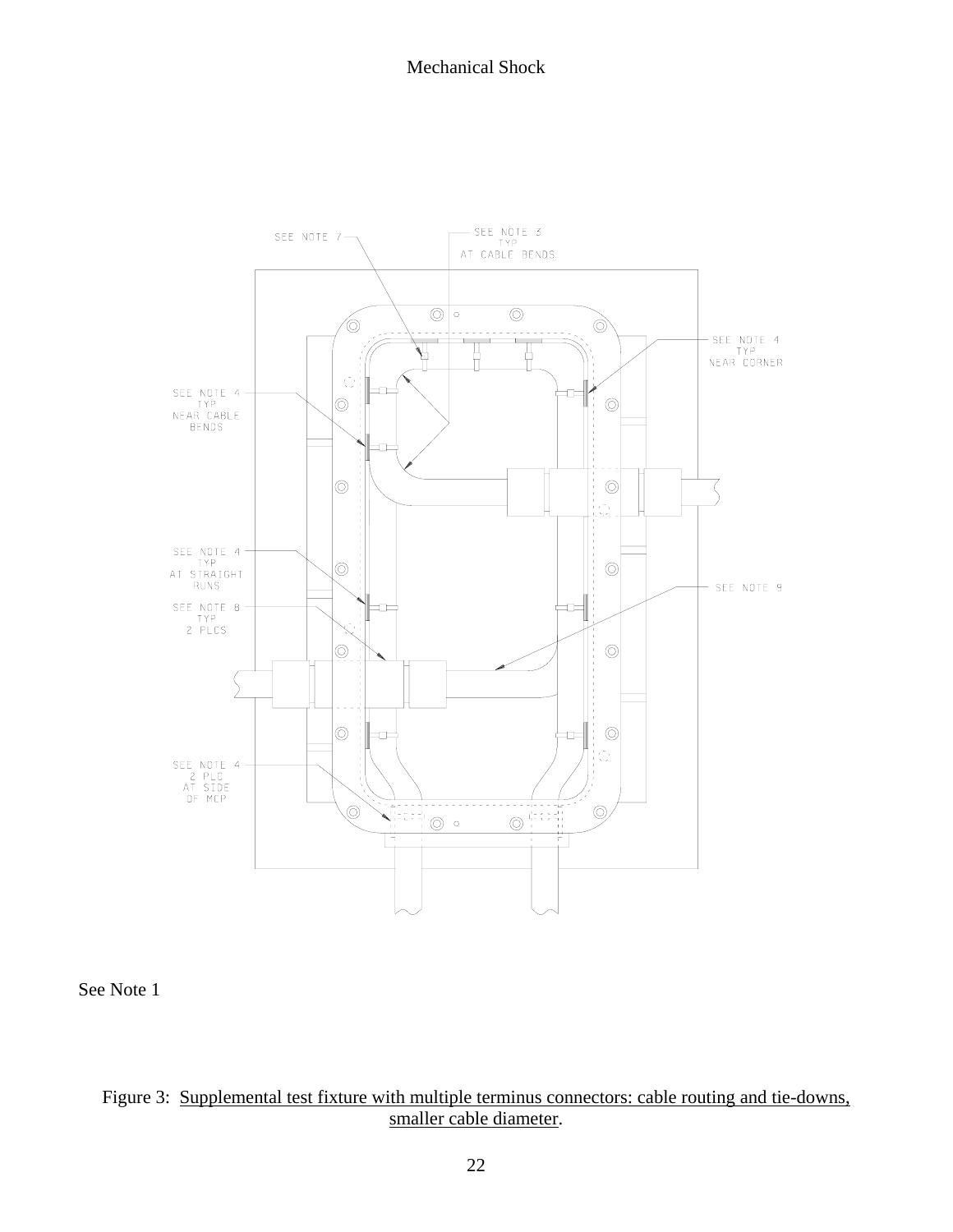# NOTES:

- 1. Test fixture applicability. If  $13.5 B < 3$  where "B" is in inches, use supplemental test fixture in Figure 4 (See note 2).
- 2. Bend diameter.  $B = Long$  term, minimum bend diameter of cable under test.
- 3. Maintenance of bend diameter. Each cable bend is not to exceed (be smaller than) the long term, minimum bend diameter of cable inside the interconnection box.
- 4. Mounting of tie wrap holders. On the inside of the interconnection box, tie wrap holders are to be placed as shown around the sides of the box. Place a tie wrap holder near the corners of the box, near cable bends and towards the middle for lengths of straight runs (about three on the top, four to five on both the left and right sides and one on each side of the MCP). Tie wrap holders must be secured in place using epoxy. The adhesive on the tie wrap holder is not adequate to secure the tie wrap during the shock.
- 5. Type of tie wrap holder. Use the following type tie wrap holder or equivalent: Mounting base, tie down, electrical, Thomas & Bettz P/N TC5347A. Four way configuration (versus two way) and with adhesive are optional.
- 6. Type of tie wrap. For most applications, 4-inch long tie wraps are used. SAE-AS33671 electrical tie down straps, adjustable, plastic, Type I, Class 1, miniature, 18 lb. minimum tensile strength (such as P/N MS3367-4-9, NSN 5975-00-727-5153 or P/N MS3367-4-0, NSN 5957-00-903-2284) or other equivalent commercial self-locking cable ties.
- 7. Degree of tightness. Tie wraps are to be snug so that movement of the cable is restricted, but tie wrap exerts no to minimum pressure on the cables.
- 8. Connector receptacle mounted to side from inside the interconnection box.
- 9. Straighten cable at exit to connector. Cable that is exiting the connector is to be kept straight to maximum length practical before placement into the first bend while still maintaining requirement stated in note 3.
- 10. Dimensions are in inches.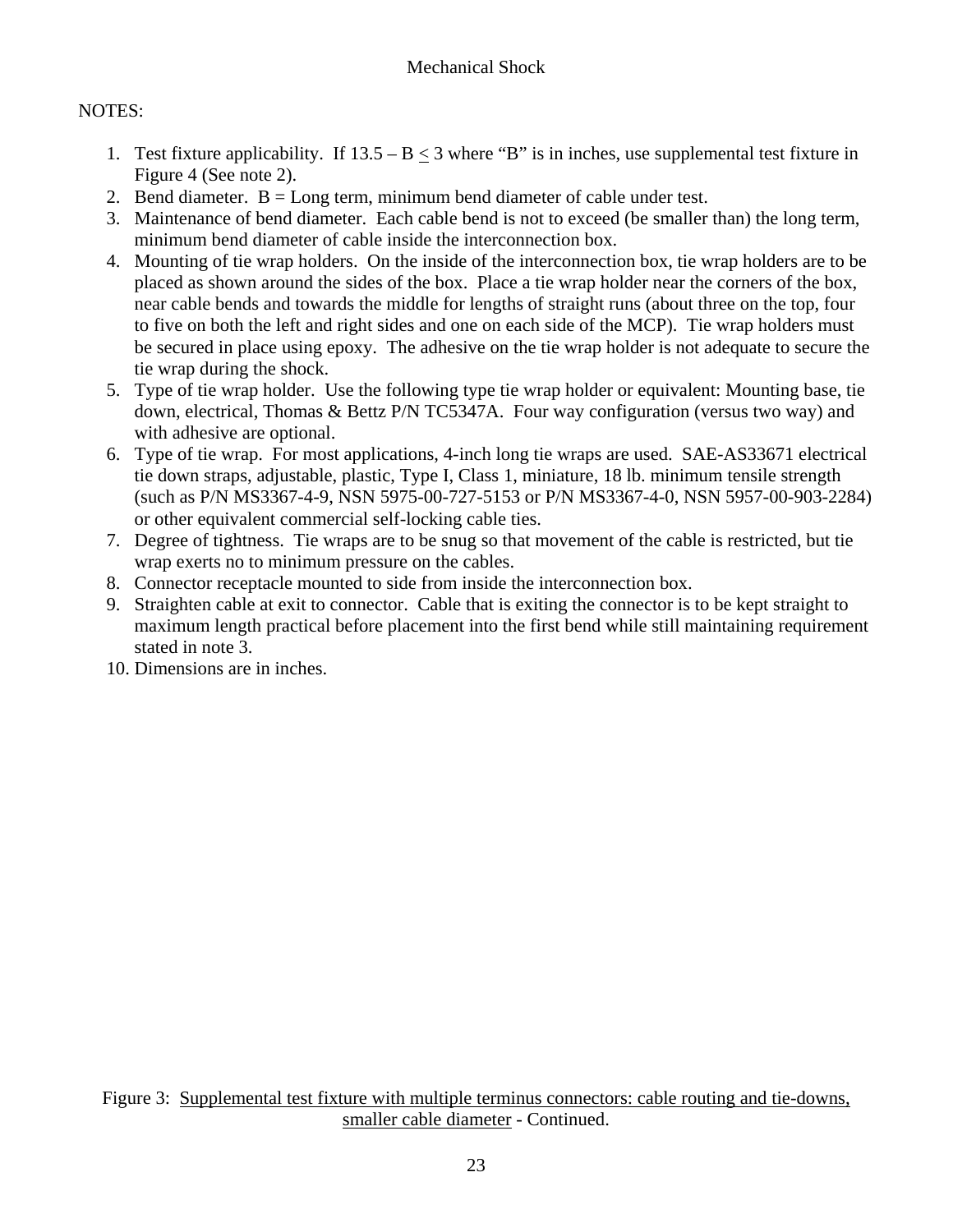

See Note 1

# Figure 4: Supplemental test fixture with multiple terminus connectors: cable routing and tie-downs, larger cable diameter.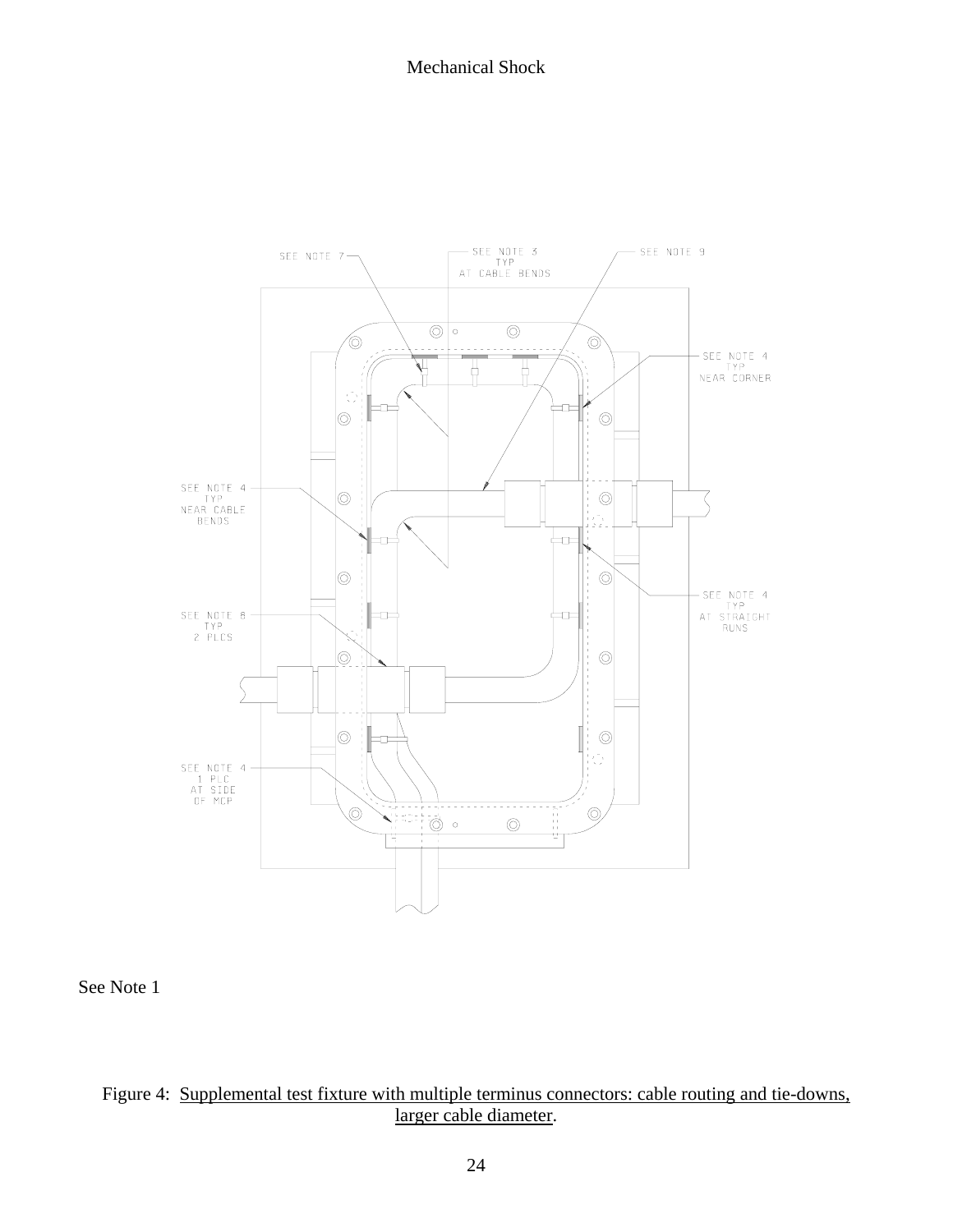# NOTES:

- 1. Test fixture applicability. If  $13.5 B > 3$  where "B" is in inches, use supplemental test fixture in Figure 3 (See note 2).
- 2. Bend diameter.  $B = Long$  term, minimum bend diameter of cable under test.
- 3. Maintenance of bend diameter. Each cable bend is not to exceed (be smaller than) the long term, minimum bend diameter of cable inside the interconnection box.
- 4. Mounting of tie wrap holders. On the inside of the interconnection box, tie wrap holders are to be placed as shown around the sides of the box. Place a tie wrap holder near the corners of the box, near cable bends and towards the middle for lengths of straight runs (about three on the top, four to five on both the left and right sides and one on each side of the MCP). Tie wrap holders must be secured in place using epoxy. The adhesive on the tie wrap holder is not adequate to secure the tie wrap during the shock.
- 5. Type of tie wrap holder. Use the following type tie wrap holder or equivalent: Mounting base, tie down, electrical, Thomas & Bettz P/N TC5347A. Four way configuration (versus two way) and with adhesive are optional.
- 6. Type of tie wrap. For most applications, 4-inch long tie wraps are used. SAE-AS33671 electrical tie down straps, adjustable, plastic, Type I, Class 1, miniature, 18 lb. minimum tensile strength (such as P/N MS3367-4-9, NSN 5975-00-727-5153 or P/N MS3367-4-0, NSN 5957-00-903-2284) or other equivalent commercial self-locking cable ties.
- 7. Degree of tightness. Tie wraps are to be snug so that movement of the cable is restricted, but tie wrap exerts no to minimum pressure on the cables.
- 8. Connector receptacle mounted to side from inside the interconnection box.
- 9. Straighten cable at exit to connector. Cable that is exiting the connector is to be kept straight to maximum length practical before placement into the first bend while still maintaining requirement stated in note 3.
- 10. Dimensions are in inches.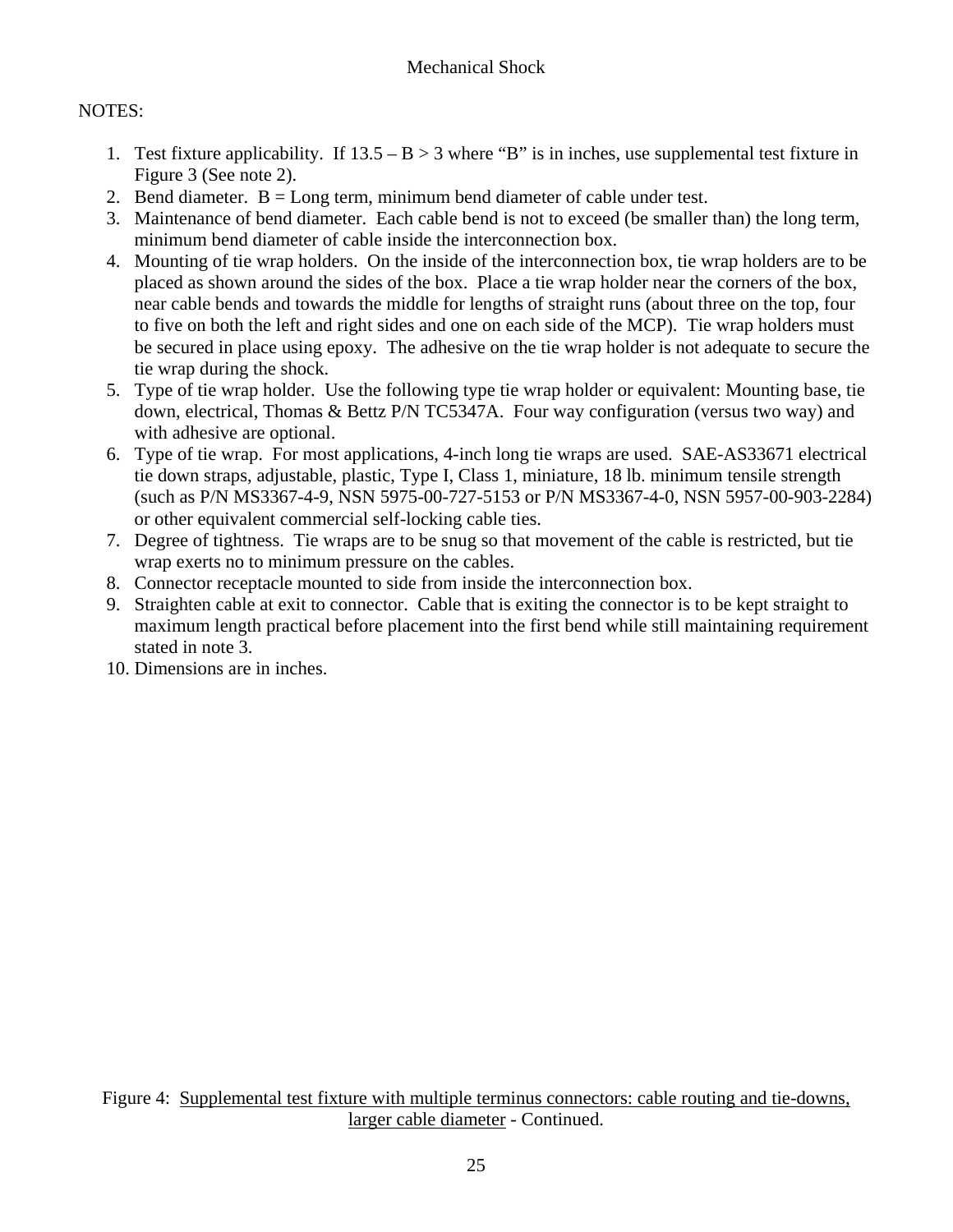

See Note 1

Figure 5: Supplemental Test Fixture For Cable of Small Diameter.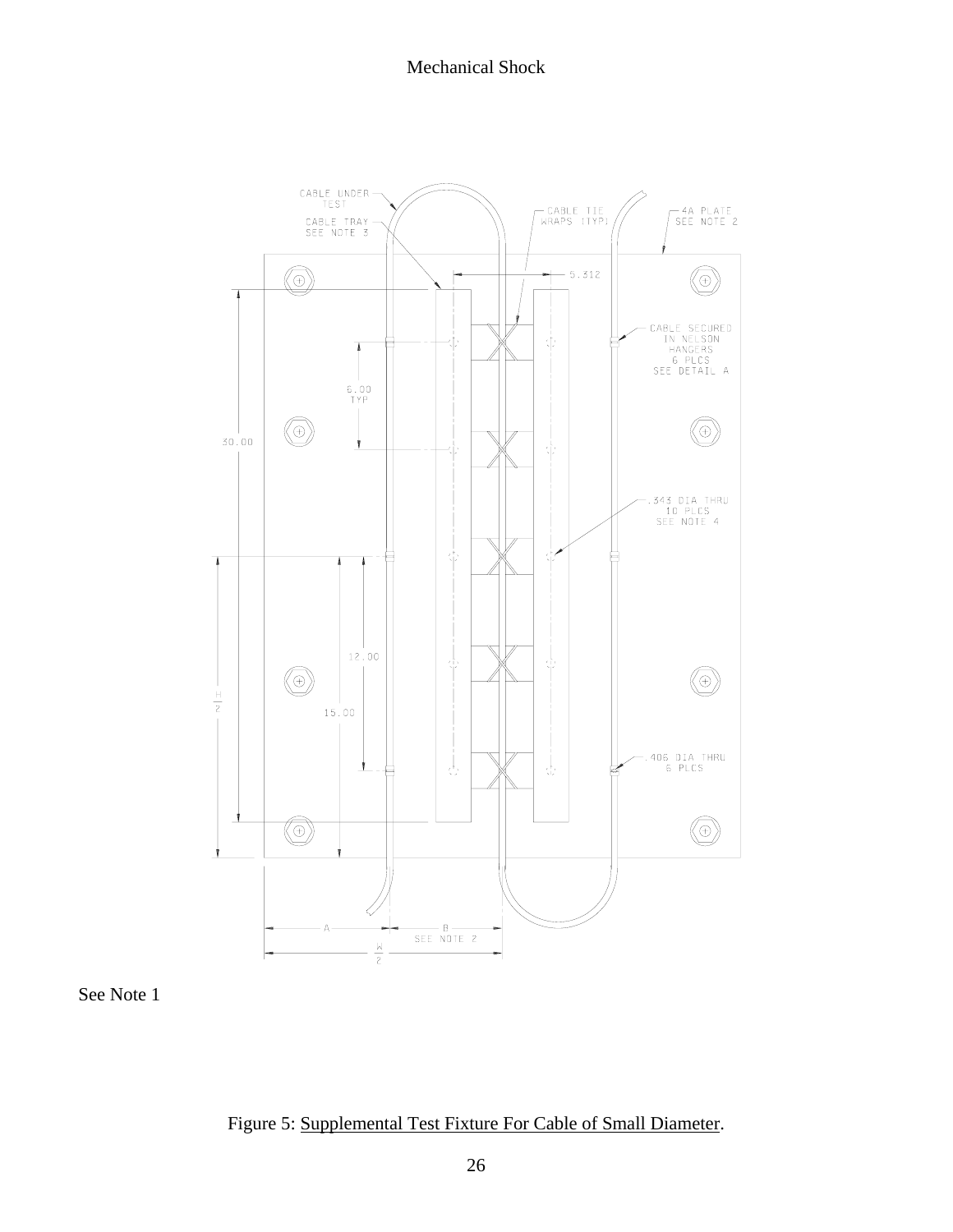## NOTES:

- 1. If  $W/2 B < 3$ , use supplemental test fixture in Figure 6 (See note 2).
- 2. B = Long term, minimum bend diameter of cable under test.  $W = 27$  inch, using 4A mounting fixture (plate) with standard width per MIL-S-901.
- 3. Metallic cable tray system, straight section, 3 inch NEMA/4.20 inch outside, 9 inch rung spacing, 12 inch width, aluminum, Cooper B-Line Product Catalog # 34A09-12-240 (where 240 is for 20 ft section) or equivalent cable tray.
- 4. Cable tray mounting holes. Minimum size to be used for mounting hardware is 5/16 diameter.
- 5. Single cable hanger, Nelson CrimpLoc style, Nelson Stud Welding, Inc. Part # SL091AA-TXL where AA is to be replaced by the designators for the applicable cable diameter or equivalent single cable hanger.
- 6. Use 3/8-16 all-thread (B7 or B16) for raising the single cable hanger to the same height as the cable tray, typically 4-1/8 inch for dimension shown. See detail A for installation.
- 7. Protruding thread length, 3 threads minimum.
- 8. Dimensions are in inches.
- 9. Degree of tightness: Cable shall be crimped into cable hanger in a manner that the cable is snug (movement restricted, but cable hanger exerts no to minimum pressure on the cable). Additional guidance may be obtained in DoD-STD-2003-4 (such as Figure 4C7).
- 10. Recommended cable hanger crimping instructions. Use channel-lock pliers to compress the clip portion of the cable hanger. Start by gripping both the tip (i.e., the open end or the fingers) and the base of the cable clamp with the channel-lock pliers – squeeze pliers to close the hanger until it contacts the cable jacket. Then, use the pliers as necessary to close/form the fingers so that the hanger conforms to the cable outside diameter and clamps evenly around the circumference without crushing the cable jacket. Degree of tightness to achieve is stated in note 9.



Detail A . Nelson hanger for cable test setup.

Figure 5: Supplemental Test Fixture For Cable of Small Diameter – Continued.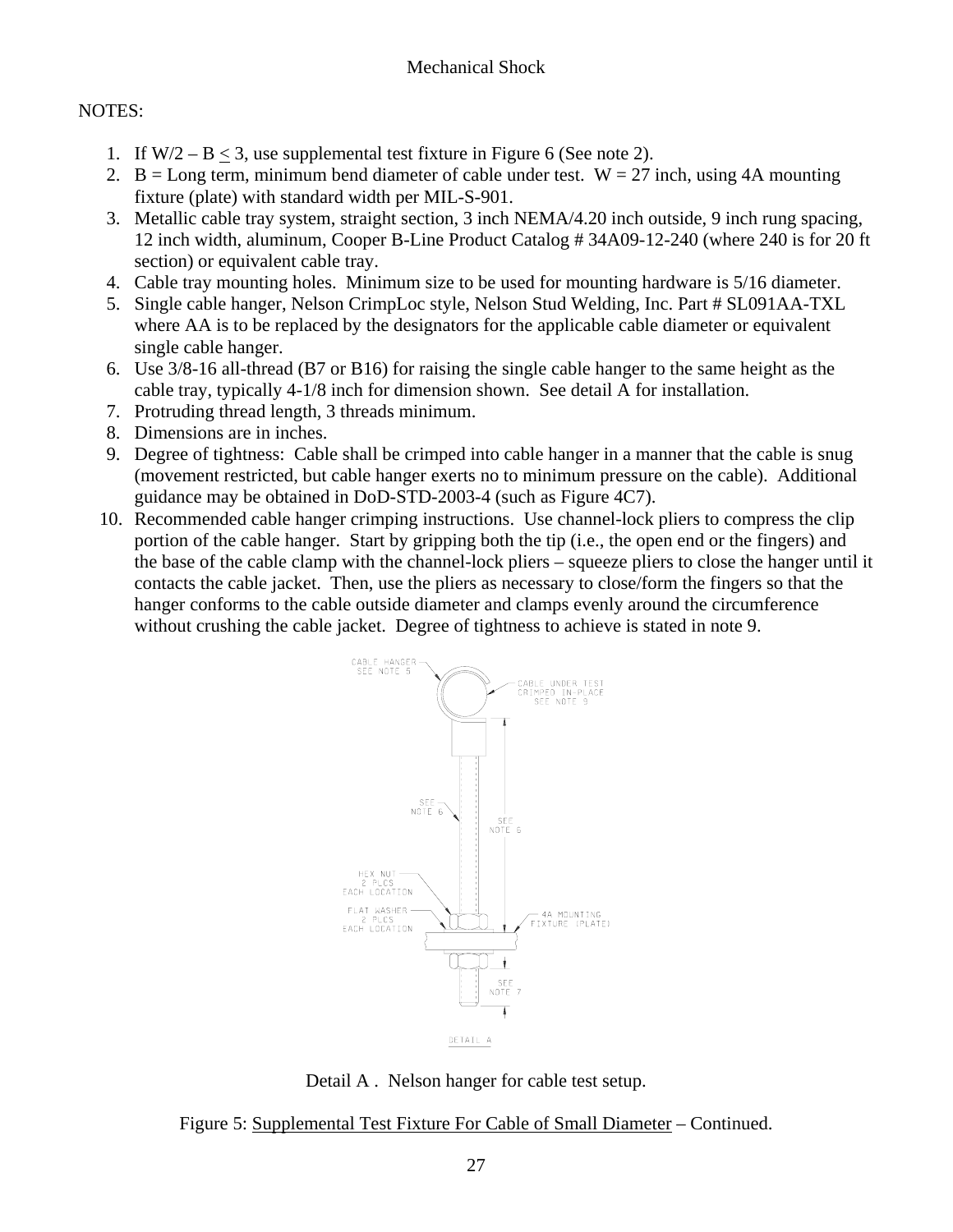Mechanical Shock



See Note 1

Figure 6: Supplemental Test Fixture For Cable of Larger Diameter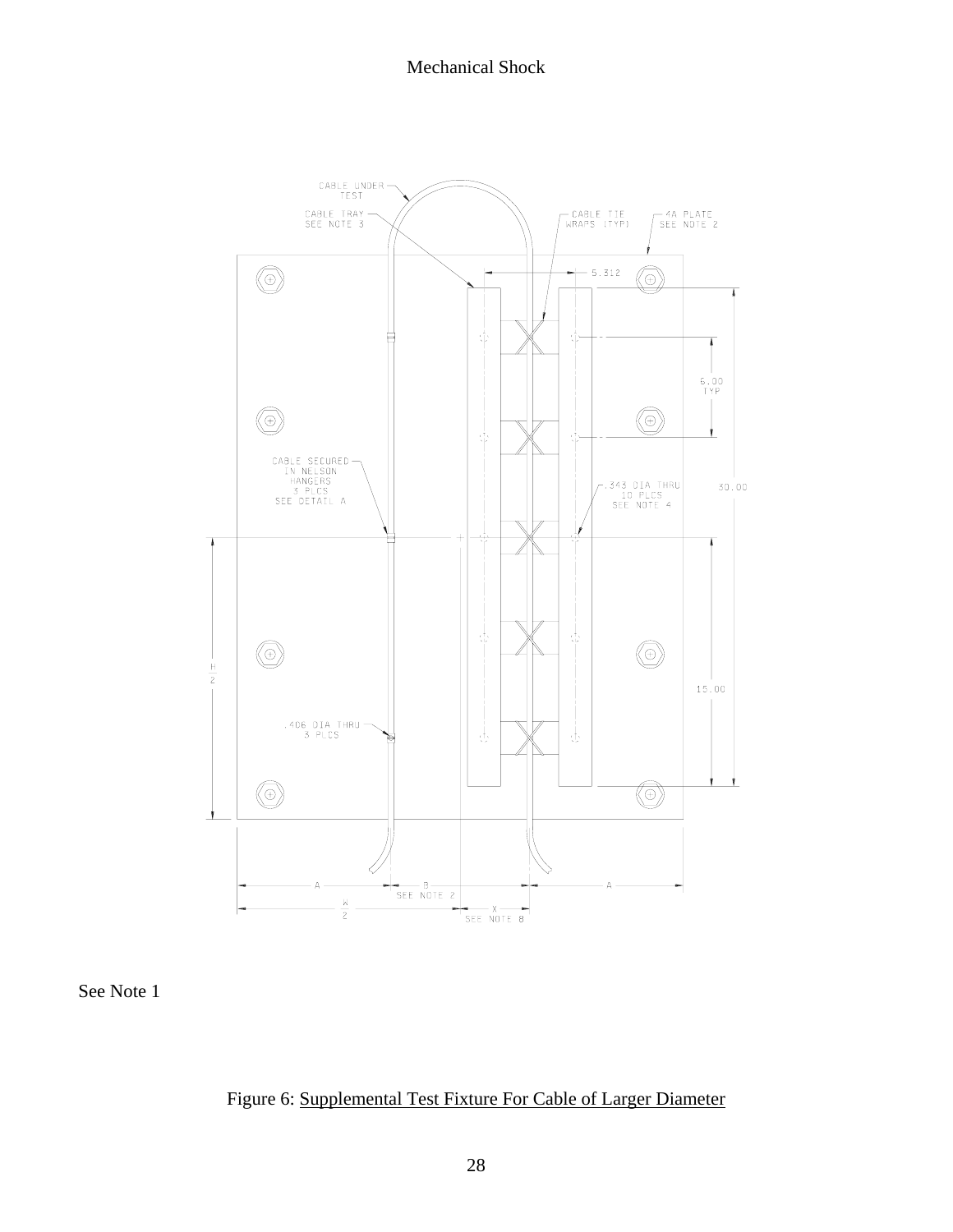# NOTES:

- 1. If  $W/2 B > 3$ , use supplemental test fixture in Figure 5 (See note 2).
- 2. B = Long term, minimum bend diameter of cable under test.  $W = 27$  inch, using 4A mounting fixture (plate) with standard width per MIL-S-901.
- 3. Metallic cable tray system, straight section, 3 inch NEMA/4.20 inch outside, 9 inch rung spacing, 12 inch width, aluminum, Cooper B-Line Product Catalog # 34A09-12-240 (where 240 is for 20 ft section) or equivalent cable tray.
- 4. Cable tray mounting holes. Minimum size to be used for mounting hardware is 5/16 diameter.
- 5. Single cable hanger, Nelson CrimpLoc style, Nelson Stud Welding, Inc. Part # SL091AA-TXL where AA is to be replaced by the designators for the applicable cable diameter or equivalent single cable hanger.
- 6. Use 3/8-16 all-thread (B7 or B16) for raising the single cable hanger to the same height as the raceway, typically 4-1/8 inch for dimension shown. See detail A for installation.
- 7. Protruding thread length, 3 threads minimum.
- 8. Center dimension B on vertical centerline of the 4A plate so that  $W = B + 2A$  (See note 2).
- 9. Degree of tightness: Cable shall be crimped into cable hanger in a manner that the cable is snug (movement restricted, but cable hanger exerts no to minimum pressure on the cable). Additional guidance may be obtained in DoD-STD-2003-4 (such as Figure 4C7).
- 10. Recommended cable hanger crimping instructions. Use channel-lock pliers to compress the clip portion of the cable hanger. Start by gripping both the tip (i.e., the open end or the fingers) and the base of the cable clamp with the channel-lock pliers – squeeze pliers to close the hanger until it contacts the cable jacket. Then, use the pliers as necessary to close/form the fingers so that the hanger conforms to the cable outside diameter and clamps evenly around the circumference without crushing the cable jacket. Degree of tightness to achieve is stated in note 9.
- 11. Dimensions are in inches.



Detail A . Nelson hanger for cable test setup.

Figure 6: Supplemental Test Fixture For Cable of Larger Diameter – Continued.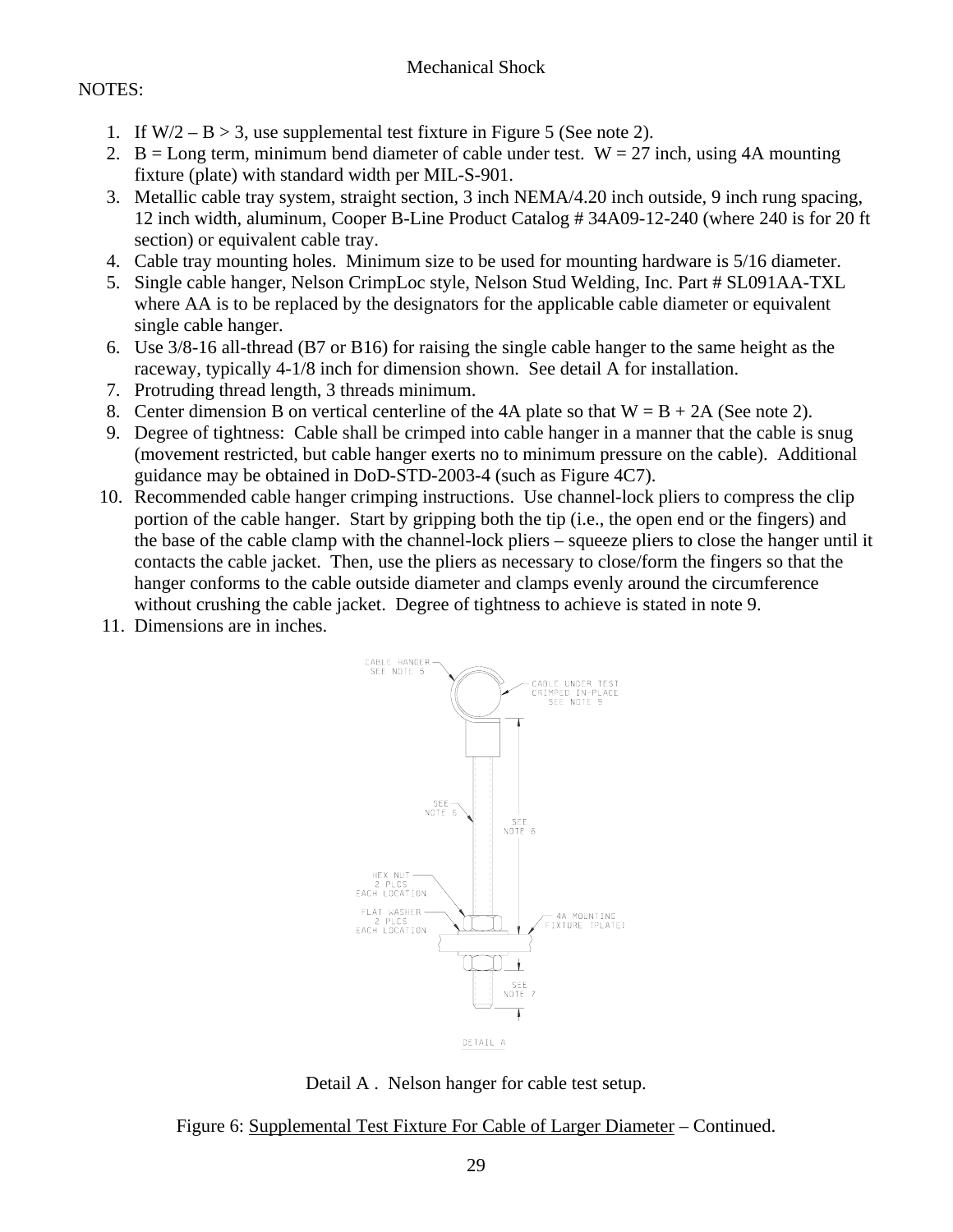



Figure 7. Supplemental fixture for connectors, fabrication drawing.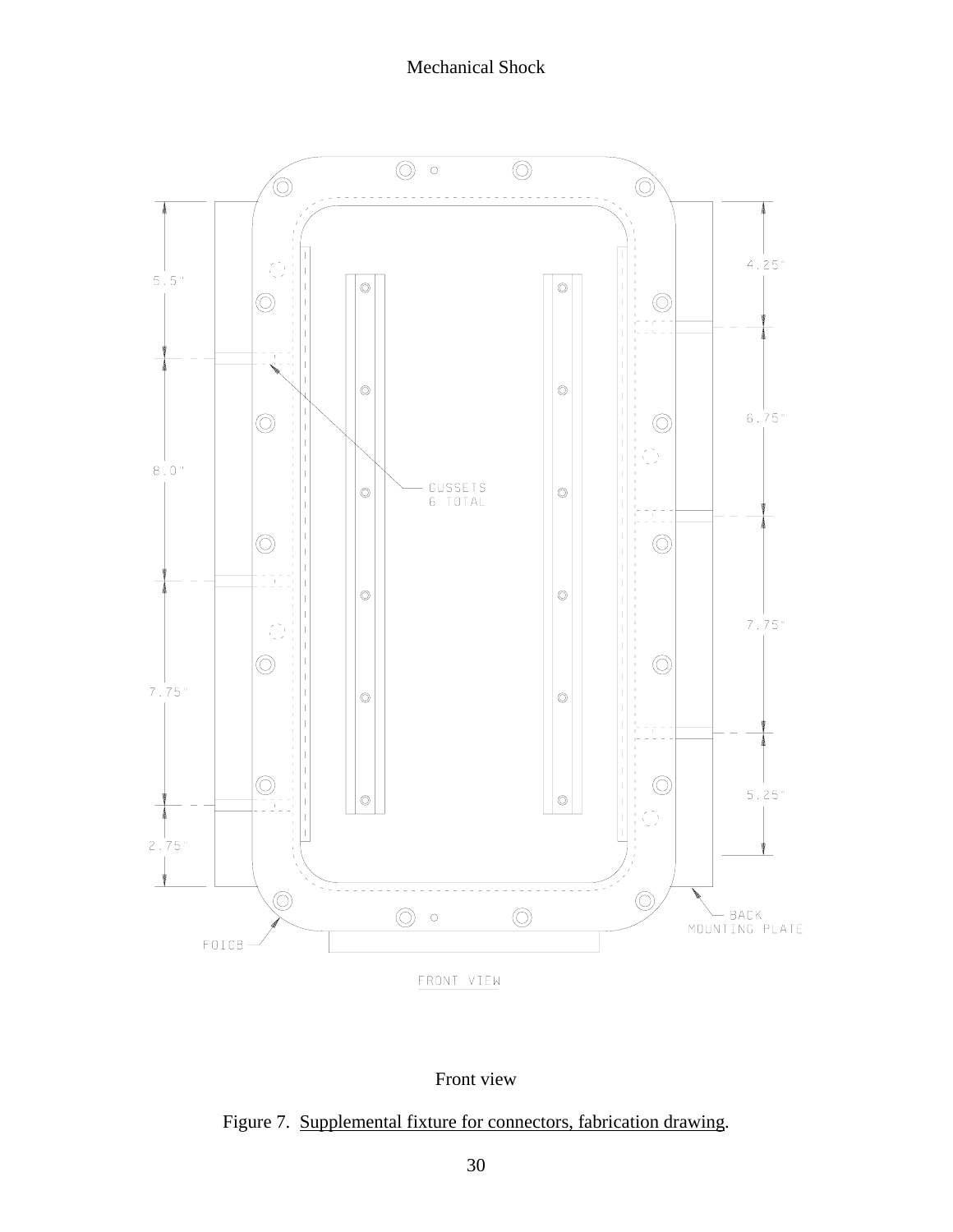

Left and right view prior to welding

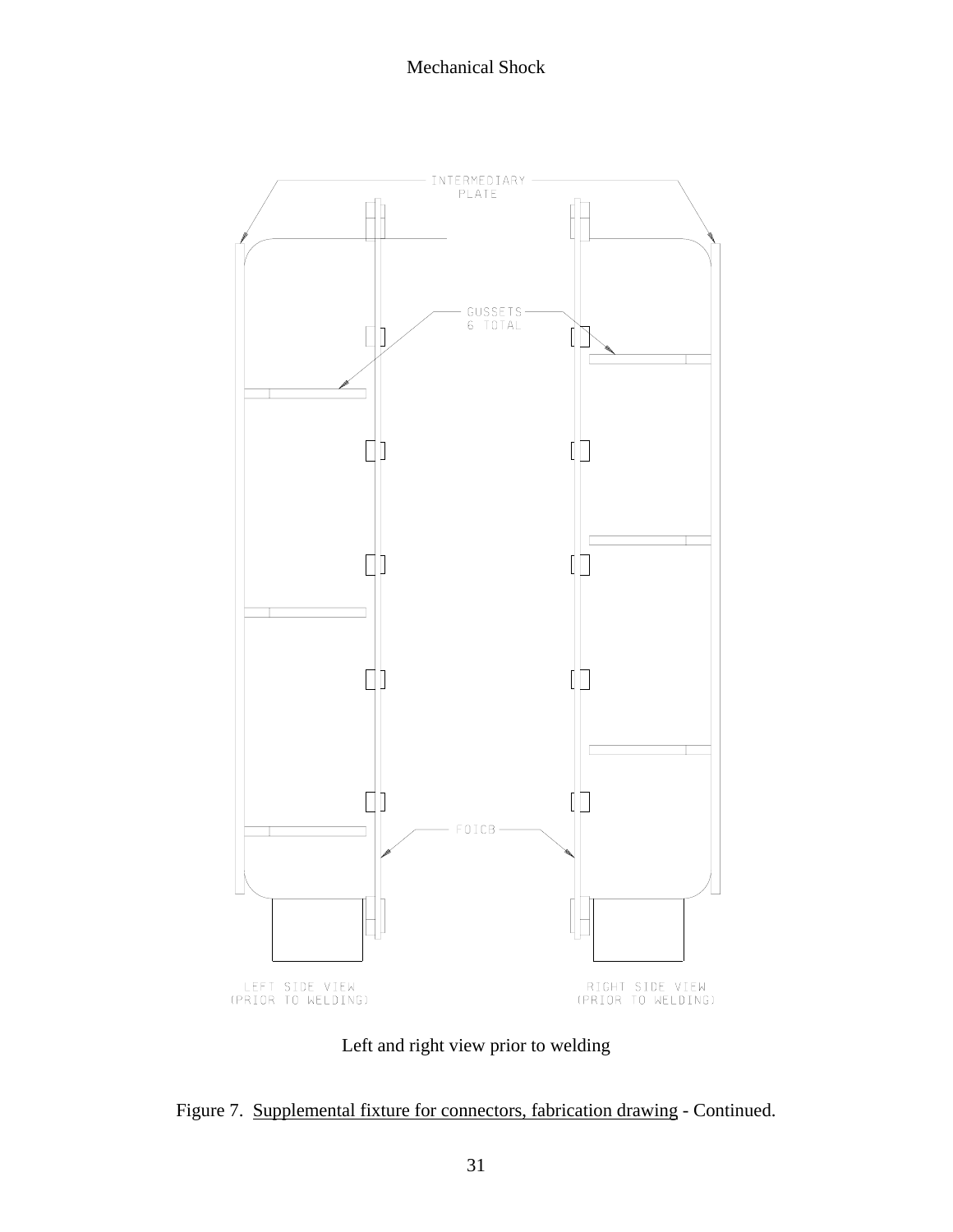

Top and bottom view prior to welding

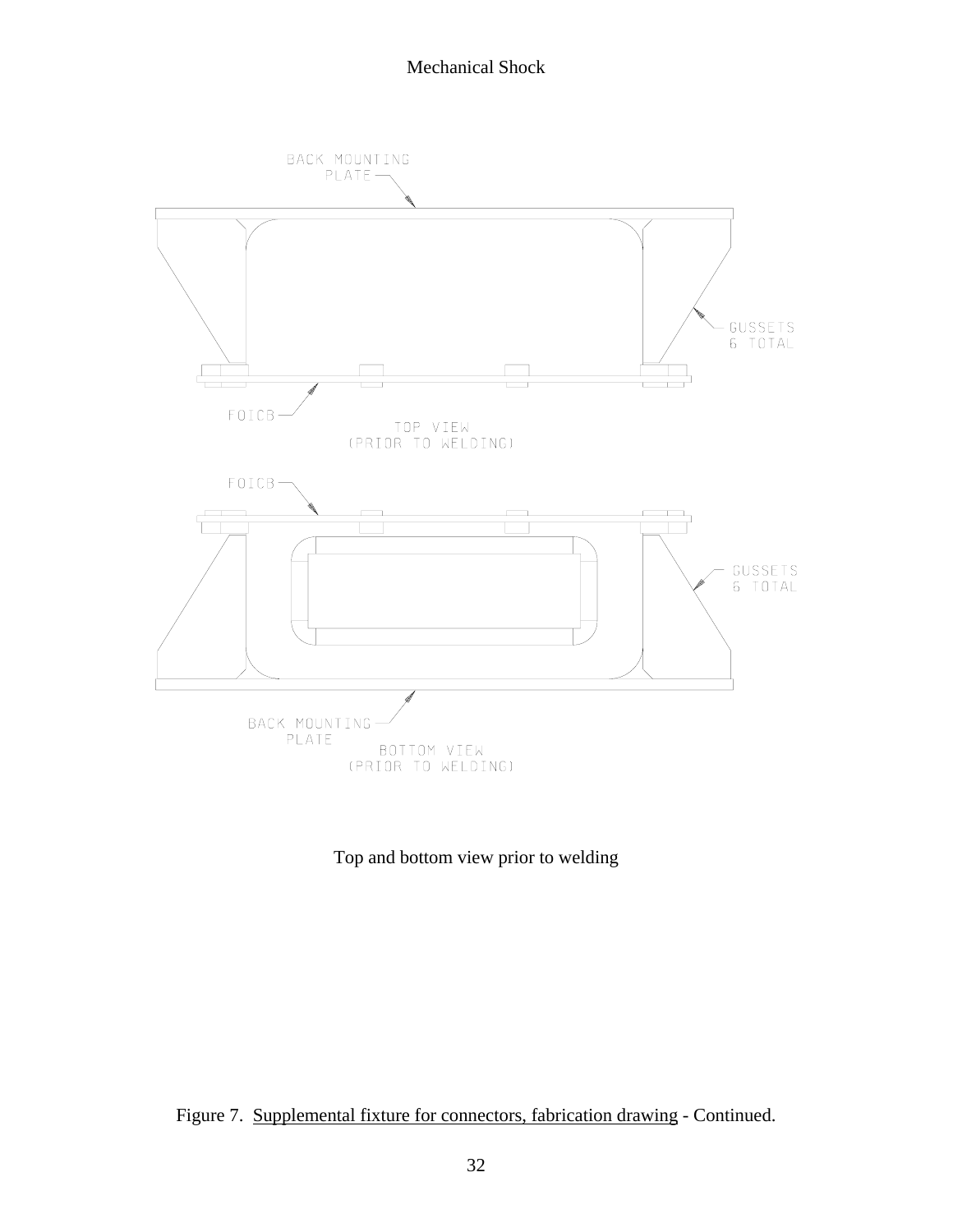

Left and right view welded

Figure 7. Supplemental fixture for connectors, fabrication drawing - Continued.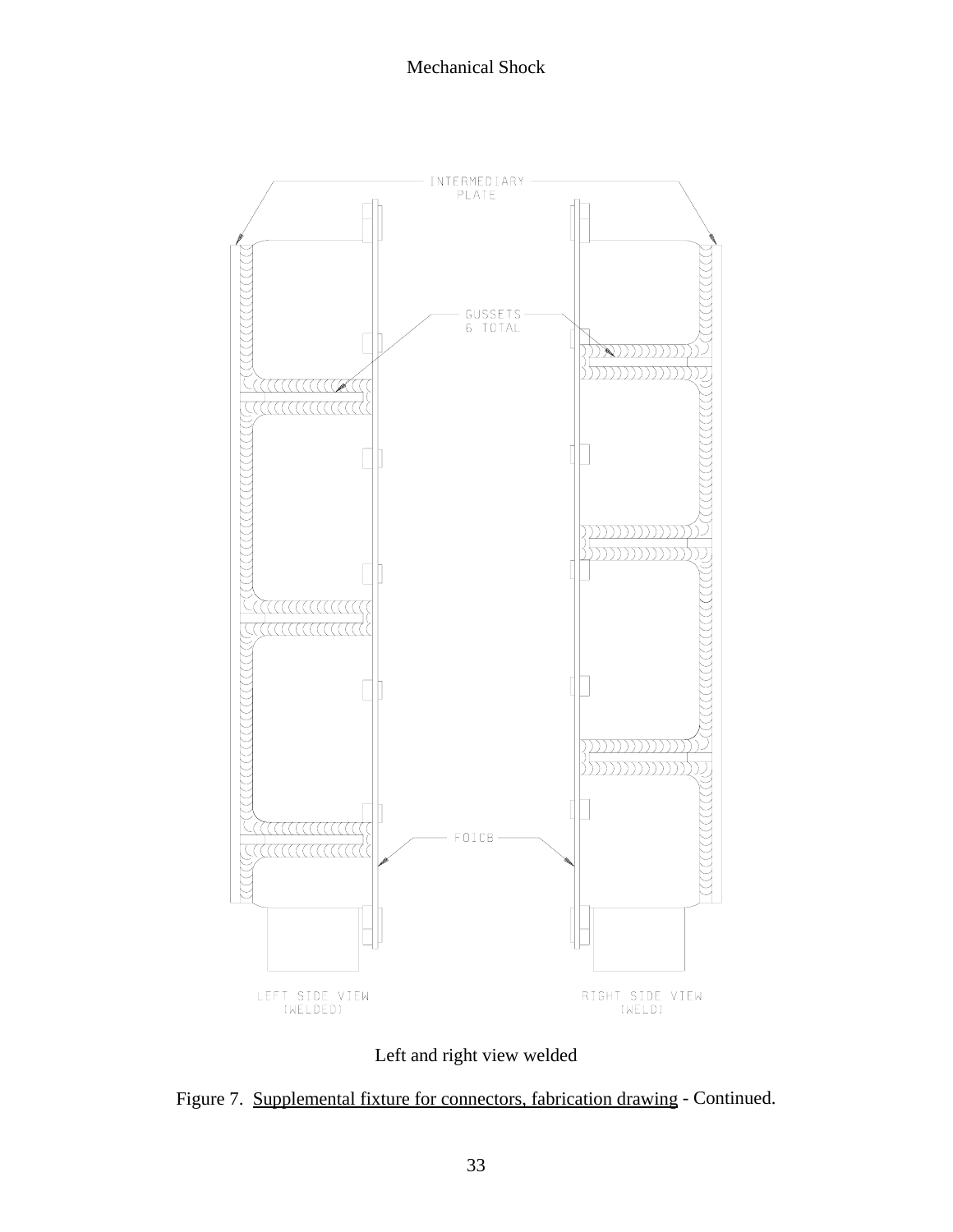

Top and bottom view welded

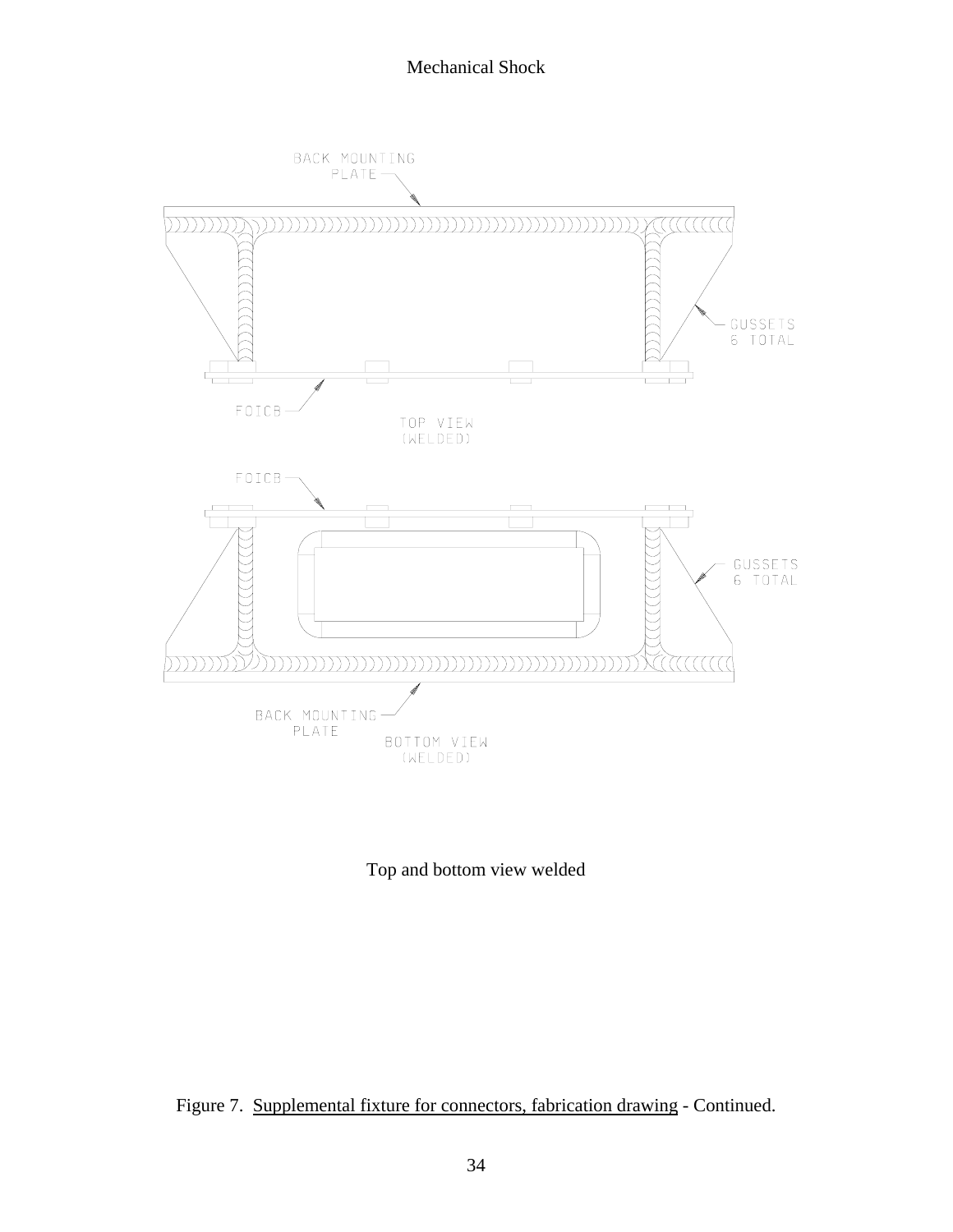

# Intermediary plate

Figure 7. Supplemental fixture for connectors, fabrication drawing – Continued.